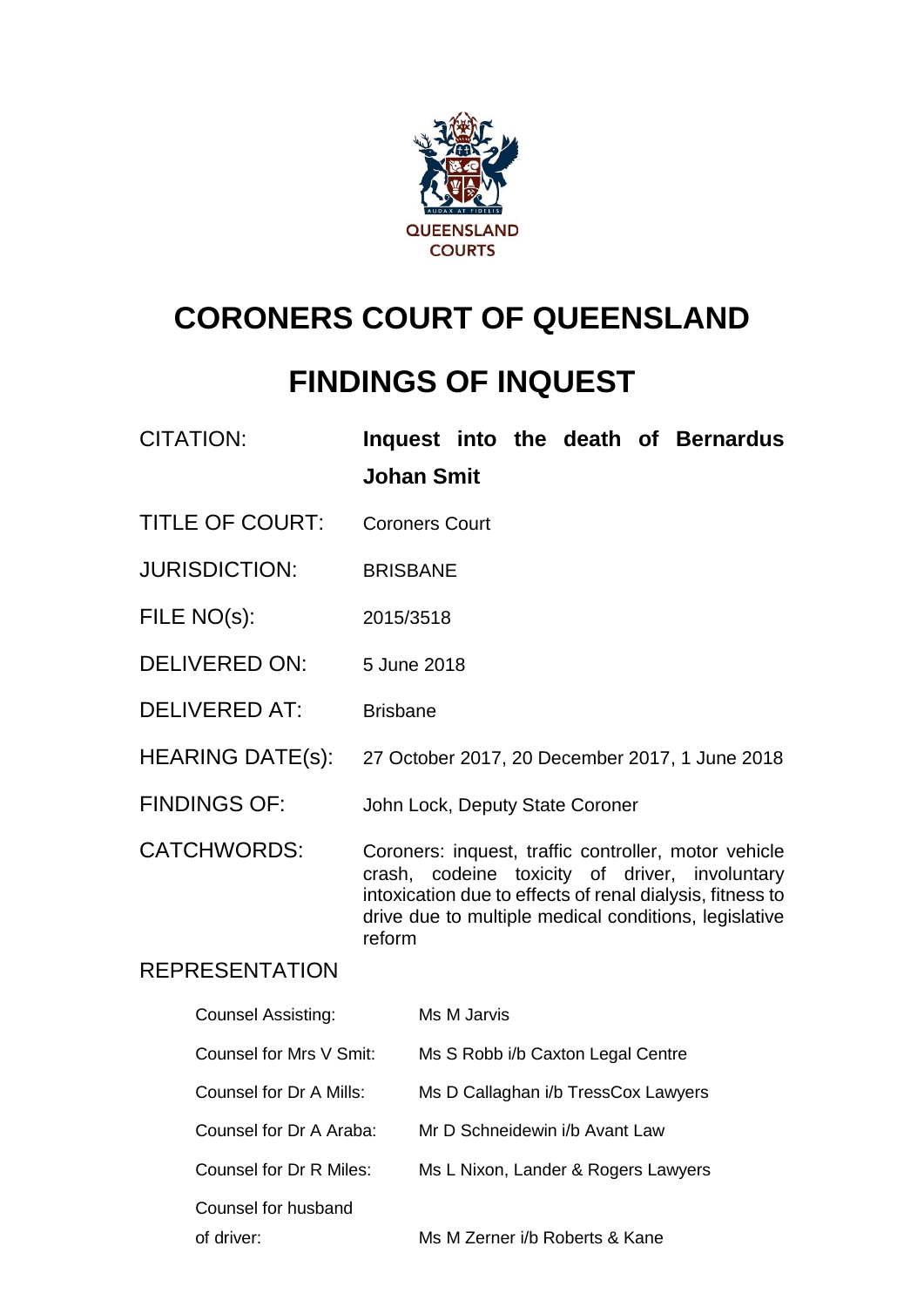| <b>Contents</b>                                                                     |  |  |  |
|-------------------------------------------------------------------------------------|--|--|--|
|                                                                                     |  |  |  |
|                                                                                     |  |  |  |
|                                                                                     |  |  |  |
| The circumstances of the traffic incident on 8 September 2015 that resulted in the  |  |  |  |
|                                                                                     |  |  |  |
|                                                                                     |  |  |  |
| Whether the driver was fit to hold a Queensland drivers' licence at the time of the |  |  |  |
|                                                                                     |  |  |  |
| Evidence relating to the condition of the driver after the MVA 16                   |  |  |  |
| Whether there are any matters about which preventative recommendations might be     |  |  |  |
|                                                                                     |  |  |  |
|                                                                                     |  |  |  |
|                                                                                     |  |  |  |
|                                                                                     |  |  |  |
|                                                                                     |  |  |  |
|                                                                                     |  |  |  |
|                                                                                     |  |  |  |
|                                                                                     |  |  |  |
|                                                                                     |  |  |  |
|                                                                                     |  |  |  |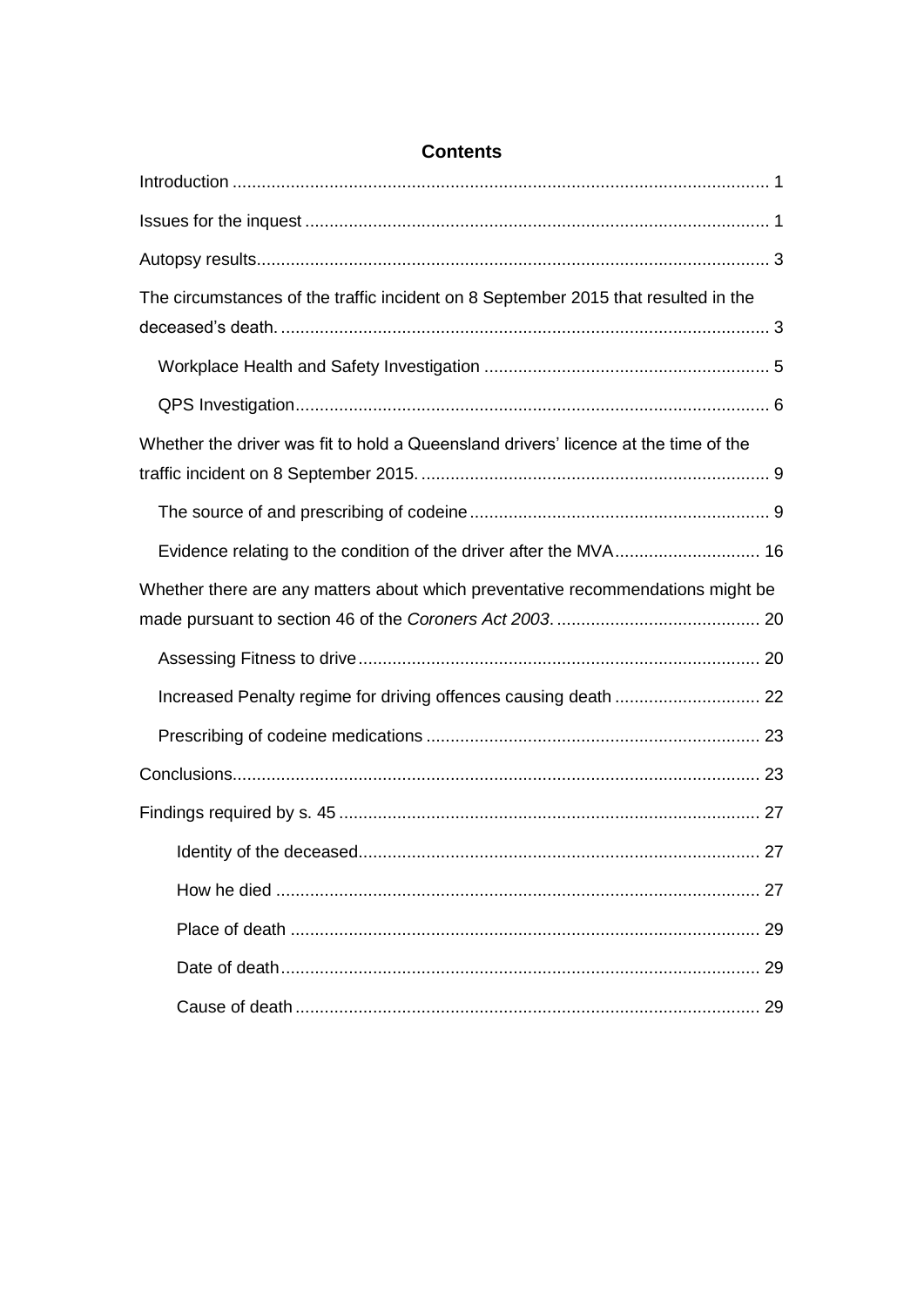### <span id="page-2-0"></span>**Introduction**

- 1. Bernardus Smit was working as a traffic controller on 8 September 2015 when he was struck by a motor vehicle. He died as a result of injuries he received.
- 2. The driver of the vehicle told police she had no recollection of what had happened and believed she may have blacked out. She was at the time receiving renal dialysis for End Stage Renal Disease and treatment for multiple myeloma. Analysis of a blood sample taken from the driver at the direction of police after the incident revealed very high levels of morphine and codeine, which medical opinion suggested could have caused a blackout.
- 3. The same medical opinion also stated the high levels of codeine could be due to the driver taking a therapeutic level of panadeine forte with the codeine accumulating in a renal dialysis patient.
- 4. Investigations were completed by the Queensland Police Service and no charges were brought against the driver on the basis that involuntary intoxication could not be excluded. The driver has since died from her medical conditions.
- 5. Workplace Health and Safety Queensland also completed an investigation and did not identify any concerns as to the traffic safety operations put in place by Mr Smit's employer at the time of the incident.
- 6. Mr Smit's wife Vicki Smit has raised issues concerning potential criminal liability of the driver of the motor vehicle, as well as concerns about her fitness to drive and the obligation on drivers/medical practitioners to report such matters to the driver licencing authority. She has advocated strongly for an inquest into her husband's death.
- 7. Subject to it being understood a coroner does not make findings as to criminal or civil liability, given those concerns and as there remained a somewhat unclear picture as to the circumstances that led to the driver losing control of her vehicle and whether something like this could be prevented in the future, a decision was made to hold an inquest.

## <span id="page-2-1"></span>**Issues for the inquest**

8. A pre-inquest hearing was held on 27 October 2017. The family had concerns generally about the whether the current legislative regime is sufficient to ensure individuals who may be unfit to hold a driver's licence are reported to the Department of Transport and Main Roads and if there should be any mandatory

Findings of the inquest into the death of Bernardus Johan Smit Page **1** of **31**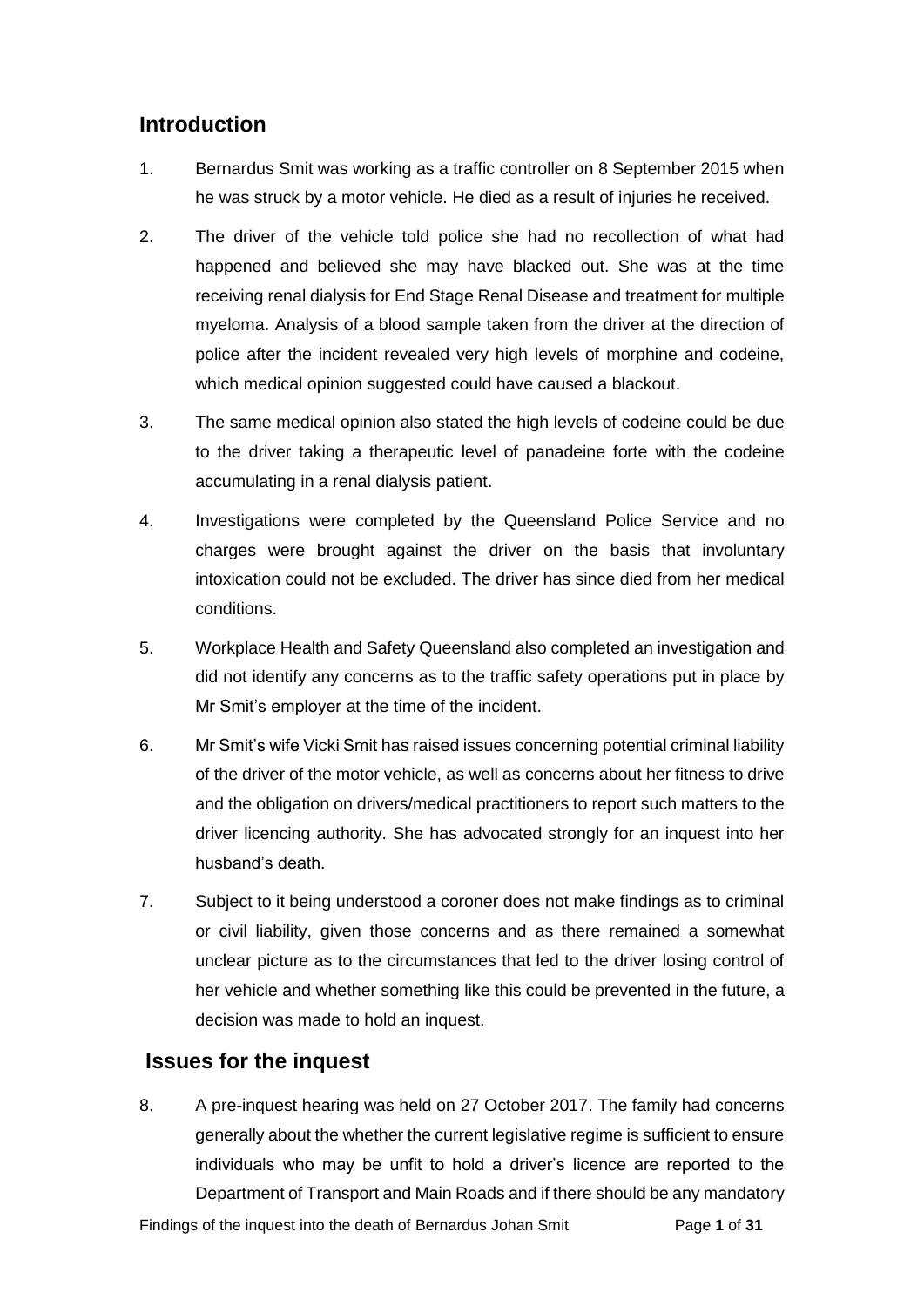obligation on health practitioners to report concerns held regarding a patient's ability to drive. They also had concerns about the law governing the offences which may be committed by drivers, who knowingly drive with a physical or mental incapacity, which renders them unfit to drive, and which result in the death of any person.

- 9. With respect to those issues it was determined by me that if as the evidence unfolded it became apparent such issues were relevant, then they would be considered.
- 10. After hearing submissions from Counsel Assisting and the legal representatives of the family the following issues were settled for the inquest:
	- *i.* The findings required by s. 45(2) of the *Coroners Act 2003*; namely the identity of the deceased, when, where and how he died and what caused his death.
	- ii. The circumstances of the traffic incident on 8 September 2015 that resulted in the deceased's death.
	- iii. Whether the driver was fit to hold a Queensland drivers' licence at the time of the traffic incident on 8 September 2015.
	- iv. Whether there are any matters about which preventative recommendations might be made pursuant to section 46 of the *Coroners Act 2003*.
- 11. The following witnesses were called to give evidence:
	- Dr Ian Mahoney, CFMU (to give independent evidence as to toxicology findings, driver's fitness to drive, and appropriateness of prescribing practices)
	- Dr Abiodun Araba, (driver's regular GP);
	- Dr Anthony Mills, Clinical Haematologist (treating driver)
	- Dr Rhianna Miles, Renal Physician (treating driver)
- 12. It was noted the driver was no longer alive and therefore unable to provide evidence of her involvement in the incident or otherwise advocate on her own behalf in relation to any allegations or suggestions of wrongdoing.
- 13. In these circumstances, and having regard to the focus on fact finding and prevention rather than blame or guilt, I have made a non-publication order in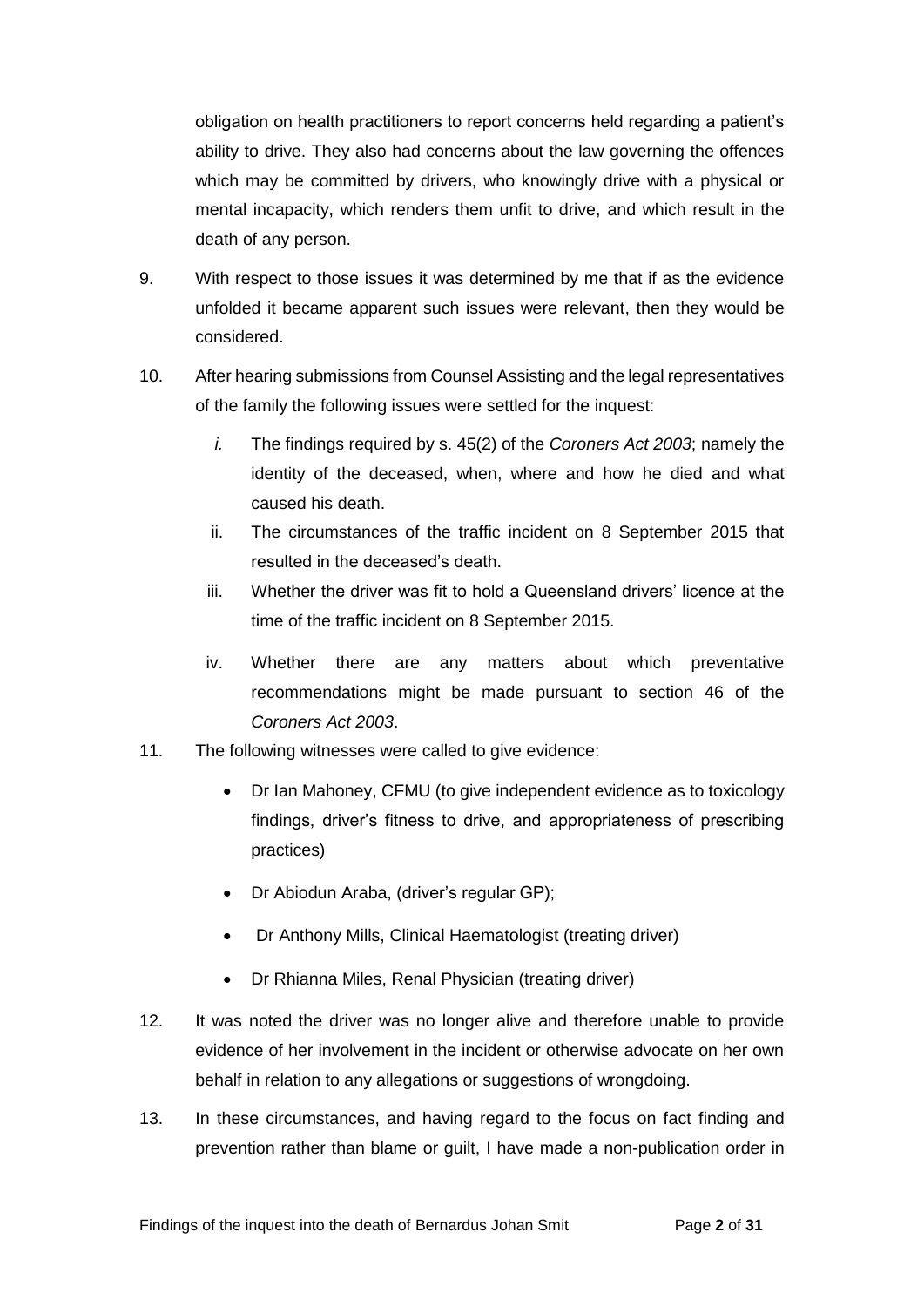relation to any information that may identify the driver of the vehicle or her family, and I will not include such identifying information in the findings.

- 14. Subsequently as a result of hearing evidence on 20 December 2017, I determined that further investigations relating to a number of identified issues should be carried out and the matter was adjourned. Further witnesses were called to give evidence as follows:
	- Senior Constable Linda Whinchup (attended scene, took notebook statement of driver and present at hospital when driver gave a blood sample)
	- Senior Constable Kathryn Thomas (attended at scene and present when driver gave blood sample)
	- Husband of the driver
	- Sergeant Darryl Morrison (FCU investigator)

### <span id="page-4-0"></span>**Autopsy results**

- 15. Forensic Pathologist Dr Rohan Samarasinghe conducted a full internal autopsy. He found the major injuries evident were to the head including skull fractures and brain haemorrhages, which were the primary cause of death. The injuries were consistent with that of a pedestrian struck from his left side. The contact points were in the left lower leg and left on top of the head. The overall pattern of the injuries would suggest his fatal injuries were due to the secondary impact with the windscreen/pillar.
- 16. Toxicology analysis detected no alcohol and codeine and paracetamol in a nontoxic range.
- 17. Death was due to the head injuries resulting from the accident.

# <span id="page-4-1"></span>**The circumstances of the traffic incident on 8 September 2015 that resulted in the deceased's death.**

18. Bernardus (Ben) Smit was 50 years of age. Ben had been married to Vicki Smit for 23 years and they had two sons aged 17 and 14 at the time. Mrs Smit told the court their marriage together revolved around their work and their sons' wellbeing and their hopes for the future. Ben was a safety conscious person and his death in these sudden circumstances shocked the family. It is clear he is very much missed by his wife, sons, family and friends.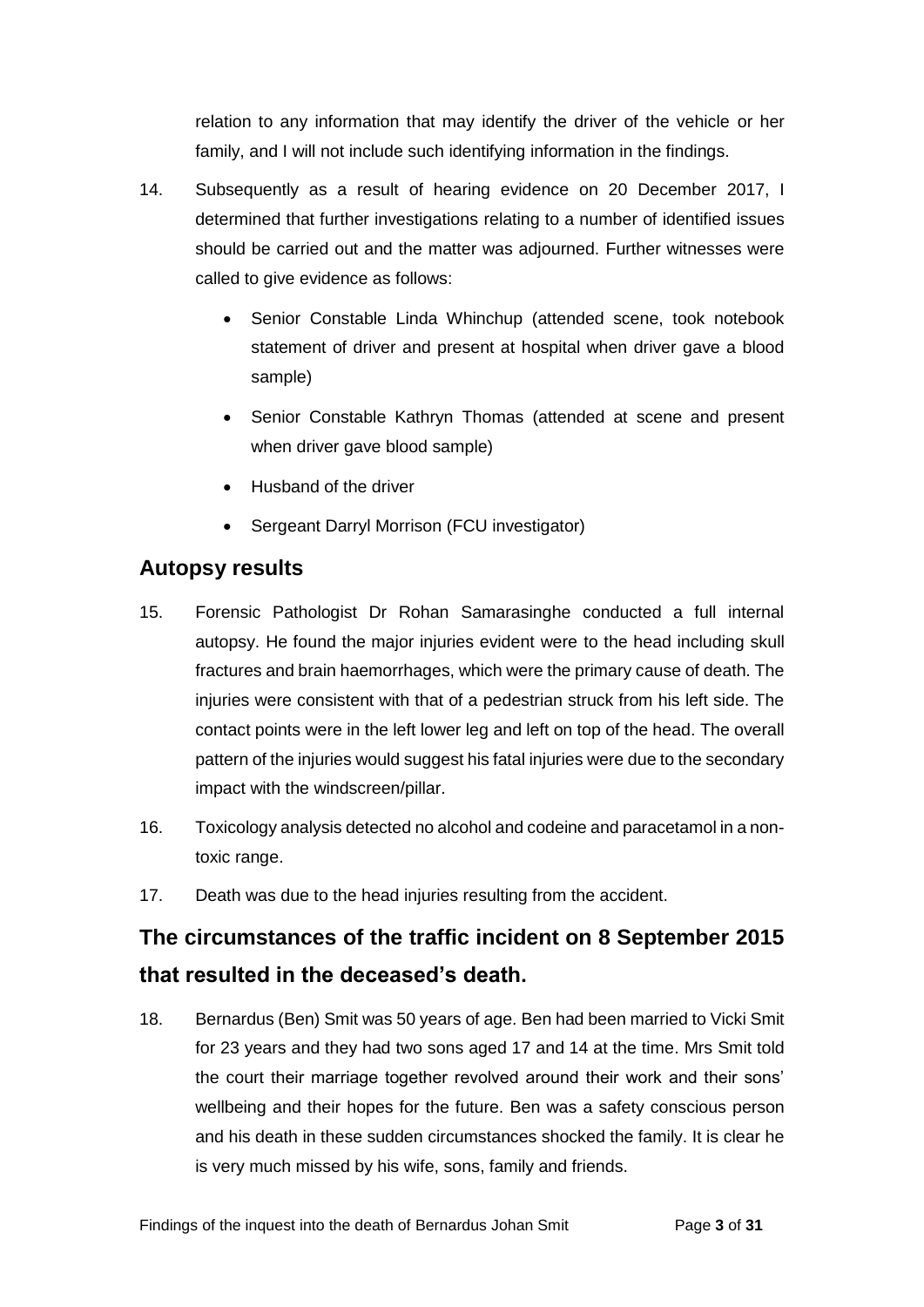- 19. On the morning of 8 September 2015, Mr Smit was struck by a motor vehicle whilst at work and died as a result of the injuries he received.
- 20. Mr Smit was employed as a traffic controller and was assisting at a section of roadworks on a service road running alongside Redbank Plains Road in Brisbane.
- 21. Around 9.30am, a Toyota Camry was seen travelling north along Redbank Plains Road doing about 50km/hr when it unexpectedly veered left through a line of traffic cones marking off the entrance to the service road. The Camry then struck Mr Smit, who was standing at the rear of his work vehicle parked on a grass verge just to the side of the service road. Witnesses describe seeing Mr Smit fly into the air and then land on the ground some 10 or so metres away. The Camry continued on for approximately 65 metres, impacting a street sign before stopping further down the service road. The driver got out of the car and walked back towards the scene of the collision.
- 22. Mr Smit's work colleagues and passers-by provided first aid to Mr Smit until the Queensland Ambulance Service arrived. He was placed in an ambulance where he received emergency medical treatment from an emergency doctor and intensive care paramedic. Despite these efforts Mr Smit was pronounced deceased not long after QAS arrival.
- 23. An autopsy examination confirmed Mr Smit died from head injuries he received as a result of the collision.
- 24. The driver of the Toyota Camry, who was not injured in the incident, was taken to Ipswich Hospital for a blood sample to be taken. Police questioned the driver whilst she was in hospital and recorded her responses in an official police notebook, which she subsequently agreed to sign. According to her signed notebook statement, the driver could not remember anything about the collision or how she came to veer off the road, and did not realise she had hit someone until she walked back to the scene of the collision. She had no explanation for what had happened. She stated '*I don't know…I was meant to be going straight but I must have went off to the left then I must have hit the guy then the pole…*'. She stated she did not know what caused her to swerve or veer to the left. She further stated '*It's just a blur. I don't remember hitting that guy at all*'.
- 25. The driver confirmed that to her knowledge there were no defects on her vehicle, the brakes were fully functional, and the condition of the tyres was fine. The driver did not identify any issues regarding the road or weather conditions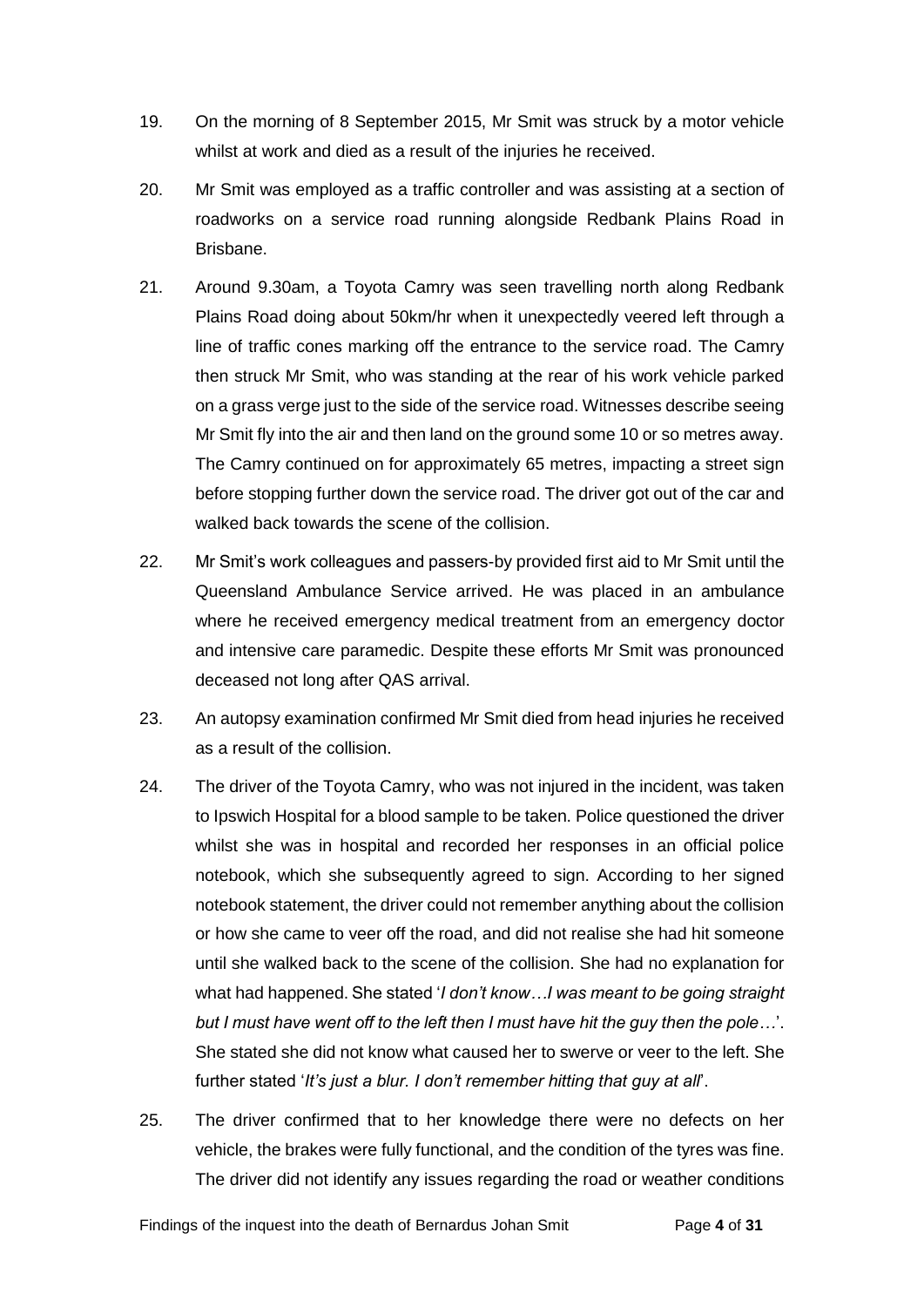or visibility at the time. She confirmed there were no objects in the road or issues with the steering that may have caused her to swerve or veer to the left.

- 26. QPS also explored whether driver distraction might have caused or contributed to the incident. The driver denied any distractions such as eating, drinking, smoking, using a mobile telephone, or adjusting the radio or anything else in the vehicle. She did state she had 'horrendous coughing' recently, but could not recall whether she may have been coughing at the time of the incident.
- 27. There was no evidence the driver was speeding at the time of the incident. She told police officers she was going 'slow'; she 'wasn't going fast' and she 'never travels fast'. One eye witness described the vehicle as travelling about 50km/hr (with the speed limit in that area being 60km/hr). The other eye witness did not given any estimate as to the speed of the vehicle.
- 28. Regarding fatigue, QPS asked the driver when she last slept and also how she was feeling at the time of the crash. She reported having gone to bed at around 10pm the previous evening and woken at 8am that morning. She said she was feeling 'perfectly fine' at the time of the crash. She did report to QPS that she was on dialysis for kidney failure and taking a number of medications. During the interview the driver made no mention that she may have blacked out.
- 29. When asked sometime later to participate in a formal record of interview the driver declined on legal advice, but told police over the telephone she believed the incident may have been caused as a result of her blacking out. The driver said she was undergoing medical tests to determine if she did indeed suffer a blackout at the time of the incident and if so, why. The driver had disclosed to police when giving her notebook statement that she was on renal dialysis and had myeloma (a form of blood cancer), and was taking several medications for these conditions.

#### <span id="page-6-0"></span>*Workplace Health and Safety Investigation*

- 30. Inspector Graham Bell of WHSQ conducted an investigation with the assistance of Inspector Peter Stevens. They both attended at the incident site on 8 September 2015, took photographs, obtained statements and obtained and analysed traffic control documentation at the site.
- 31. The company employing Mr Smit had been contracted to provide a traffic control on a service road adjacent to where underground piping was being installed. Mr Smit had set up the traffic control system for the site the previous day. To achieve this there were a number of traffic control signs on the verge

Findings of the inquest into the death of Bernardus Johan Smit Page **5** of **31**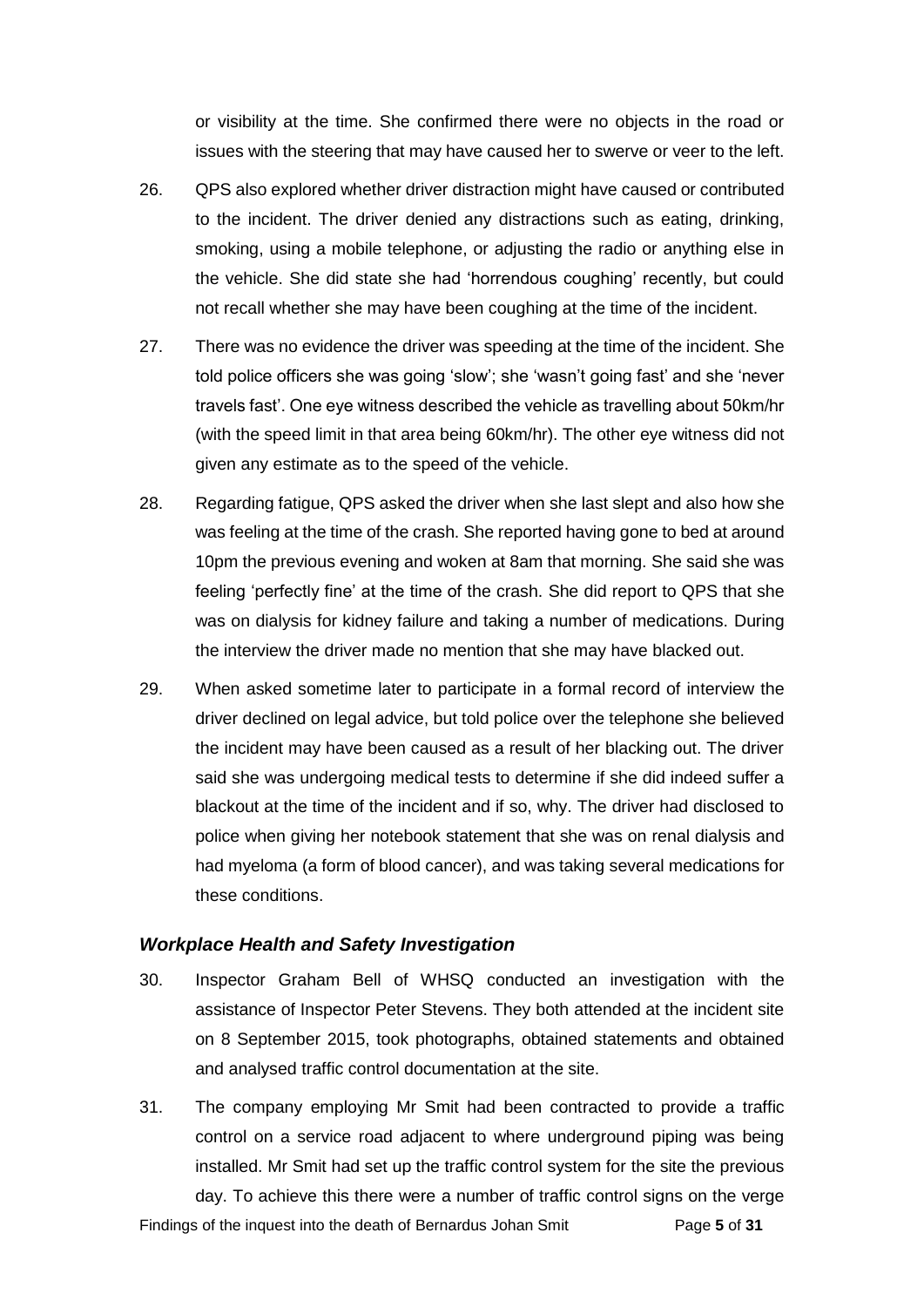of the road prior to the incident site and a number of red cones along the centre of the start of the service road.

- 32. There were initial allegations that the traffic control signage may have played a part in the incident. It was established during the course of the investigation this signage was placed out in accordance with the Department of Transport and Main Roads' *Manual of Uniform Traffic Control Devices.* The investigation found the traffic control measures in place on that day did not materially contribute to the incident and do not otherwise provide an explanation for why the vehicle veered off the road and struck Mr Smit.
- 33. The investigation found:
	- a. Mr Smit was a competent traffic controller having a Level II Traffic Management Card.
	- b. No traffic control devices encroached on Redbank Plains Road
	- c. The traffic control devices in place did not require vehicles travelling along Redbank Plains Road to do anything other than to continue travelling along that road
	- d. The incident did not give rise to a contravention under the *Work Health and Safety Act 2011.* The cause of the incident related to factors over which the employer and Mr Smit had no control over.

### <span id="page-7-0"></span>*QPS Investigation*

- 34. The Queensland Police investigation was conducted by Sergeant Darryl Morrison of the Ipswich Forensic Crash Unit.
- 35. The investigation determined the driver of the Toyota Camry Sedan travelled in a northerly direction along Redbank Plains Road when it veered to the left and struck Mr Smit.
- 36. A mechanical inspection of the vehicle determined there were no defects that could have contributed to the cause of the incident. An examination of the road surface also found no defects that would have contributed to the cause of the incident.
- 37. Witnesses provided versions to police that indicated no other vehicle, person or object contributed to the cause of the incident and this is supported by the physical evidence at the scene. Witnesses did not see the vehicle that hit Mr Smit slow down prior to the incident or see brake lights of the vehicle come on.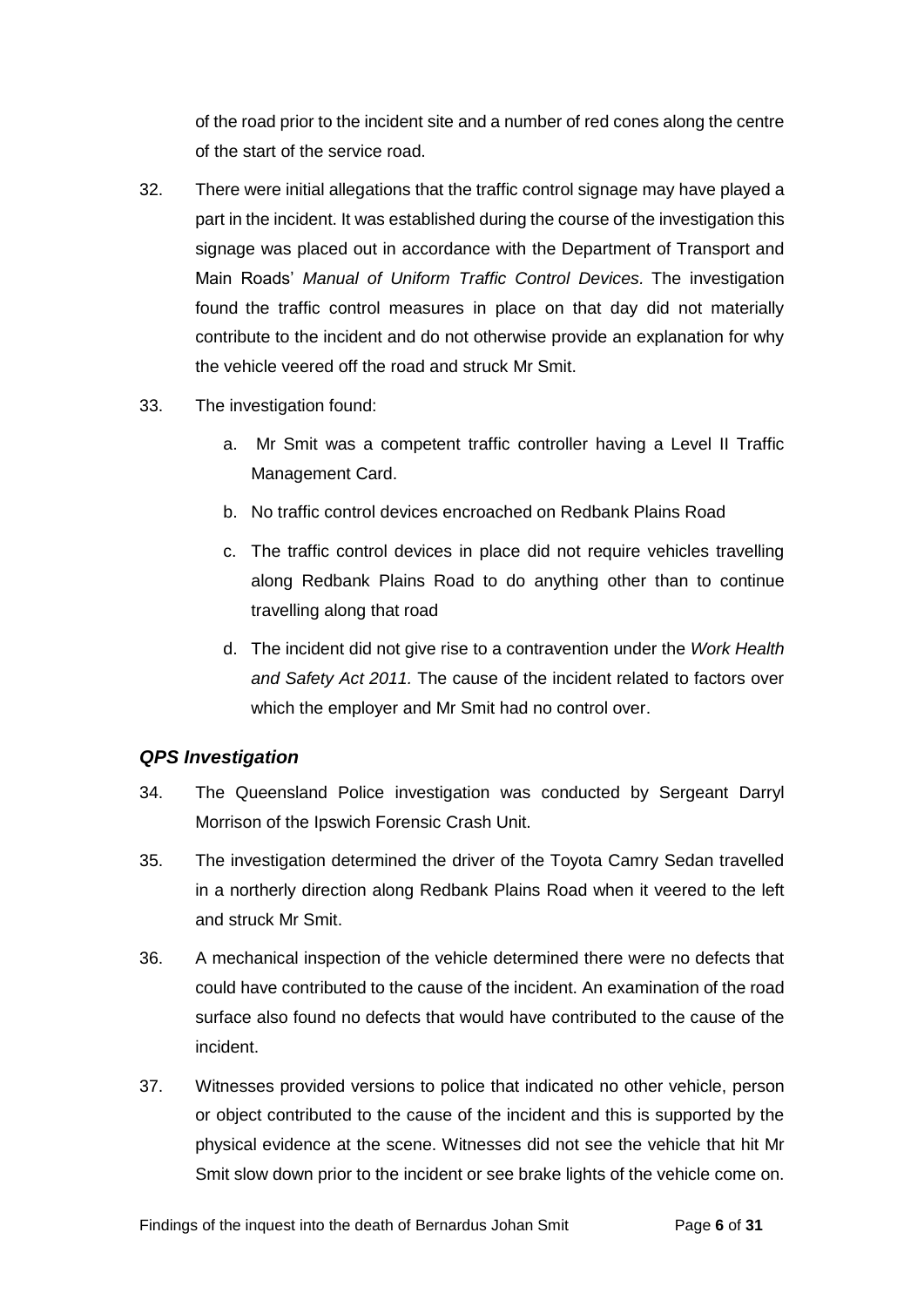38. Sergeant Morrison confirmed at the inquest that the only traffic cones in place at the time were as indicated by the blue markers in 'Photo 2' of the police report. Those cones were situated to the left of the white line separating the main road from the service road, and did not interfere with the flow of traffic along the main road. The speed limiting sign of 40km was for traffic entering the service road, as indicated by the words 'ON SIDE ROAD'. The traffic control measures in place at the time of the incident did not require the driver to do anything other than continue travelling within her marked lane along Redbank Plains Road, obeying the usual speed limit of 60km.



Photo 2: Shows a progressive view looking in a northerly direction along Redbank Plains Road. The front left door panel from the Toyota Camry can been seen on the ground at the right rear of the utility

- 40. Accordingly I can be satisfied the traffic control measures did not contribute to the incident and do not otherwise provide an explanation for why the vehicle veered off the road and struck Mr Smit.
- 41. Given a blackout was the possible explanation for the cause of the incident, Sergeant Morrison contacted the Medical Condition Reporting Unit of Queensland Transport on 17 September 2015 requesting a medical show cause be commenced against the driver in relation to her fitness to drive. Her licence was suspended on 26 October 2015.
- 42. Approximately eight months after the incident and whilst her licence remained suspended, the driver succumbed to her life limiting medical conditions and passed away in May 2016.

39.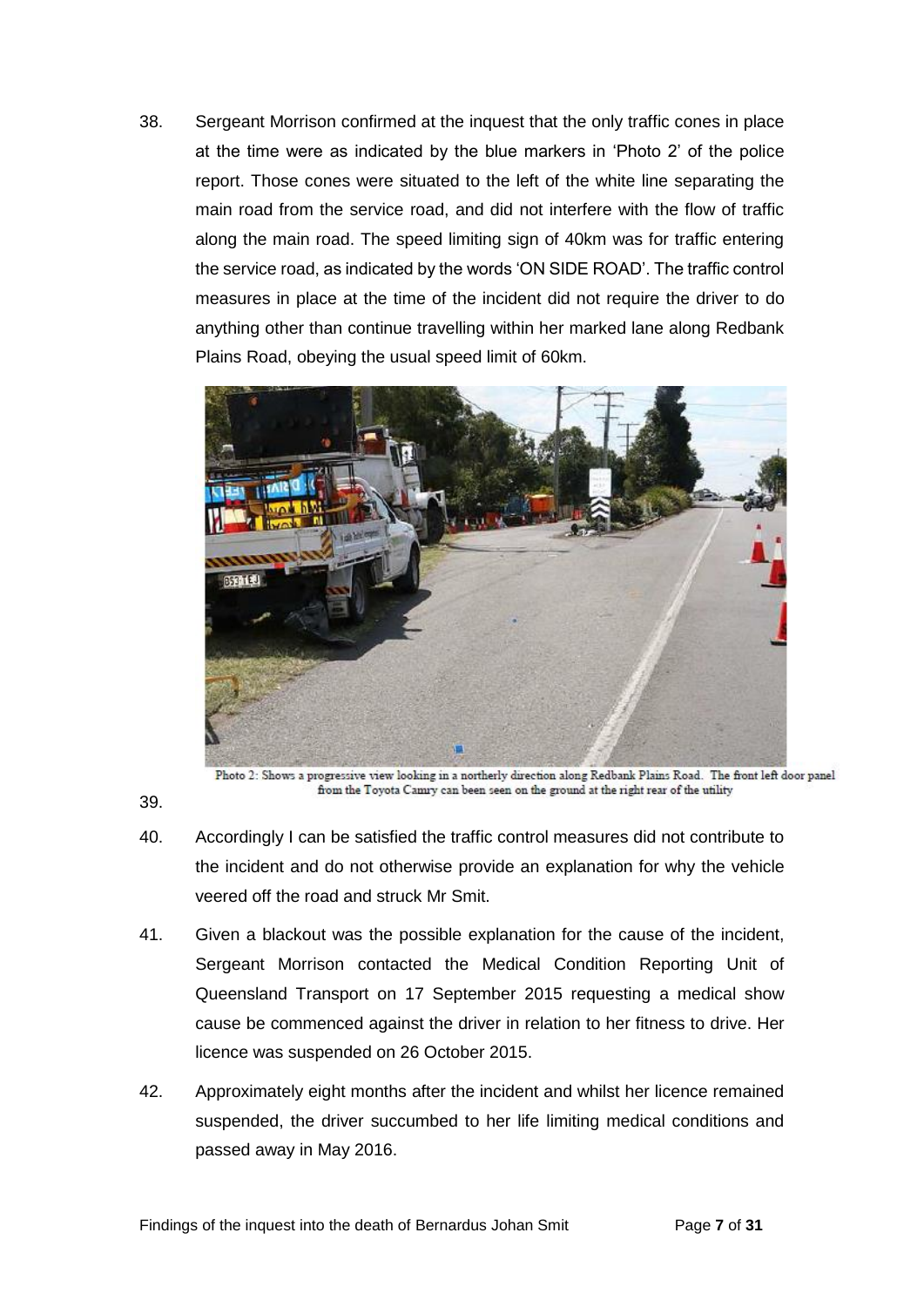- 43. During the course of the QPS investigation into the incident, the results of the toxicology tests performed on the samples of the driver's blood taken on the day of the incident were forwarded to the Clinical Forensic Medical Unit for an opinion as to the driver's fitness to drive on that day.
- 44. In February 2016 a CFMU Forensic Medical Officer Dr Ian Mahoney advised, by way of a statement to the QPS, that the driver had significant levels of both codeine and morphine in her blood. In relation to the codeine, Dr Mahoney described it as the highest he had seen in a living person and well within the range where deaths have been attributed to codeine toxicity. He also stated the levels of codeine and morphine detected would be expected to be associated with markedly decreased powers of attention, concentration and judgement, and the ability to safely control a motor vehicle would be impaired. Dr Mahoney agreed the levels of codeine and morphine detected could provide an explanation for the cause of the suspected blackout in this case.
- 45. As to the driver's knowledge of these levels, Dr Mahoney speculated it may be due to unintentional intoxication. He noted the driver was said to be taking Panadeine Forte at the time of the crash and this medication would be the source of the codeine and morphine. Dr Mahoney ruled out a deliberate overdose of Panadeine Forte, because in an overdose scenario both the codeine and the paracetamol levels would be high. However, just the codeine level was high in this case. Dr Mahoney therefore believed the driver could have been taking her Panadeine Forte in a normal therapeutic fashion, and the high codeine and morphine levels could be explained by the accumulation of these drugs in a renal dialysis patient.
- 46. In subsequent correspondence with the Coroners Court, Dr Mahoney stated the prescription of Panadeine Forte is not contraindicated in renal failure patients but prescribers are advised to exercise caution. Dr Mahoney also noted medications containing codeine were available over the counter as well as by prescription, and the driver may have accessed codeine without prescriptions. Dr Mahoney advised this is due to change in 2018 with the proposal by the Australian Therapeutic Goods Administration (TGA) to reschedule preparations containing codeine to require a doctor's prescription. This is consistent with information currently published on the TGA's website, with the change introduced on 1 February 2018.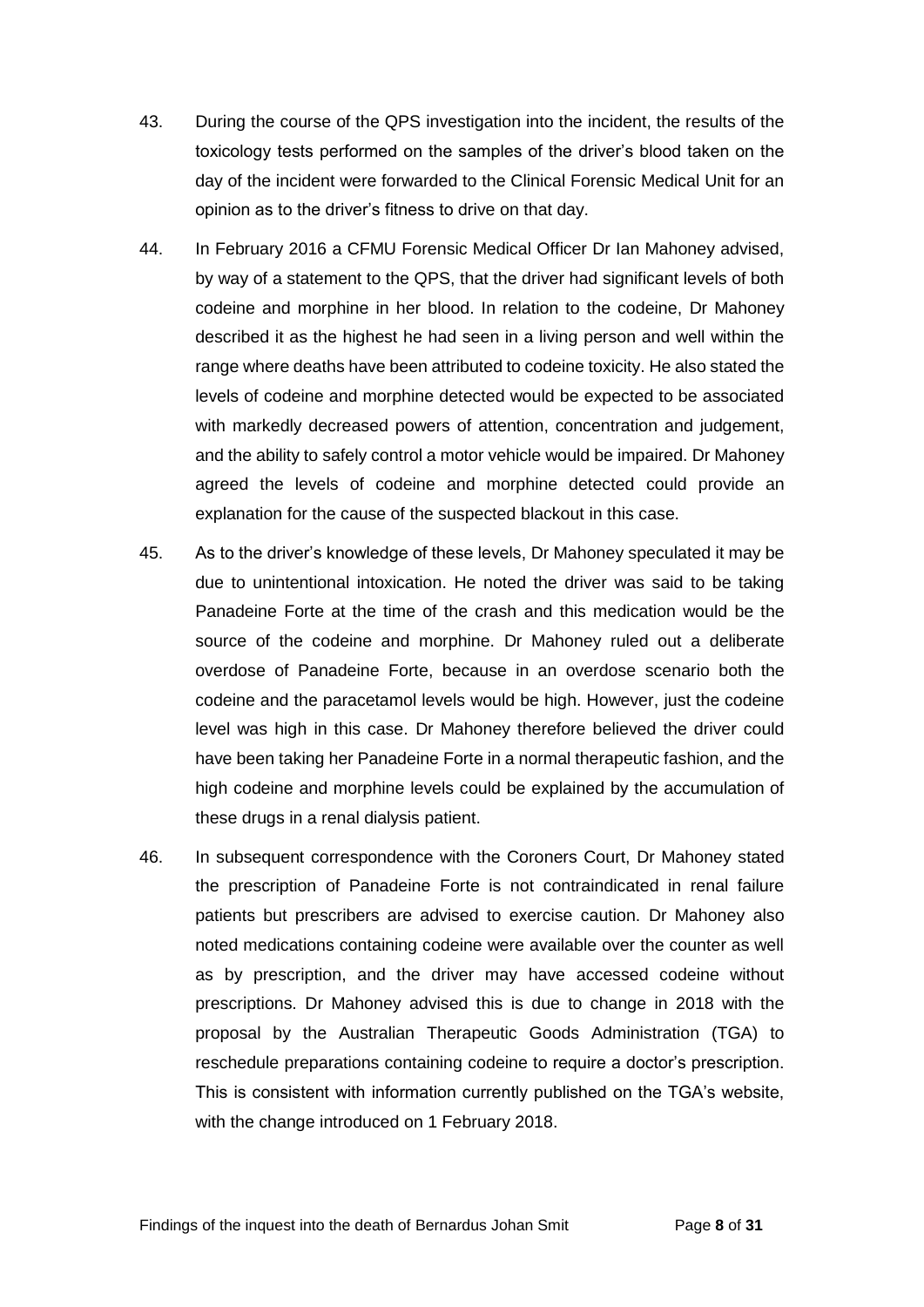- 47. Dr Mahoney was asked about the level of diazepam found in the context of the history that the driver had taken a Valium that morning. Valium can cause drowsiness but he said the level found was very low and would have little effect.
- 48. On the basis of Dr Mahoney's opinion as to involuntary intoxication, which is potentially a defence to a charge of dangerous or careless driving, police decided to take no further action in relation to the driver's involvement in the incident. Dr Mahoney noted in his evidence at the inquest that he was providing his opinion in the context of the prospect of criminal proceedings and looking at whether there were any circumstances, which would bring in the question of "benefit of doubt". He stated he was not considering what was the most likely scenario impacting on the driver clinically. Dr Mahoney said in compiling his initial statement he was aware that in the medical literature there were published cases where black outs had occurred in persons with renal failure taking codeine. Dr Mahoney had been provided with the most recent statement from Dr Miles and on clinical issues relating to renal patients he stated he would defer to her opinion.
- 49. Sergeant Morrison noted there was no evidence to indicate that whilst the driver was driving along Redbank Plains Road immediately prior to this incident, her ability to drive safely was affected and she knowingly continued to drive in a dangerous manner. Rather, it appeared the loss of control occurred suddenly and possibly immediately and possibly after the driver's loss of consciousness.

# <span id="page-10-0"></span>**Whether the driver was fit to hold a Queensland drivers' licence at the time of the traffic incident on 8 September 2015.**

### <span id="page-10-1"></span>*The source of and prescribing of codeine*

- 50. From the driver's medical records obtained during the coronial investigation, including those of her GP and two treating specialists as well as her PBS prescription records, it became apparent the driver was being prescribed Panadeine Forte by one of her specialists, a haematologist, Dr Anthony Mills
- 51. The driver's GP Dr Araba and her other treating specialist, a renal physician, Dr Rhianna Miles, appear to have been aware of her taking this medication and have expressed no concerns about this being prescribed in a patient with her conditions.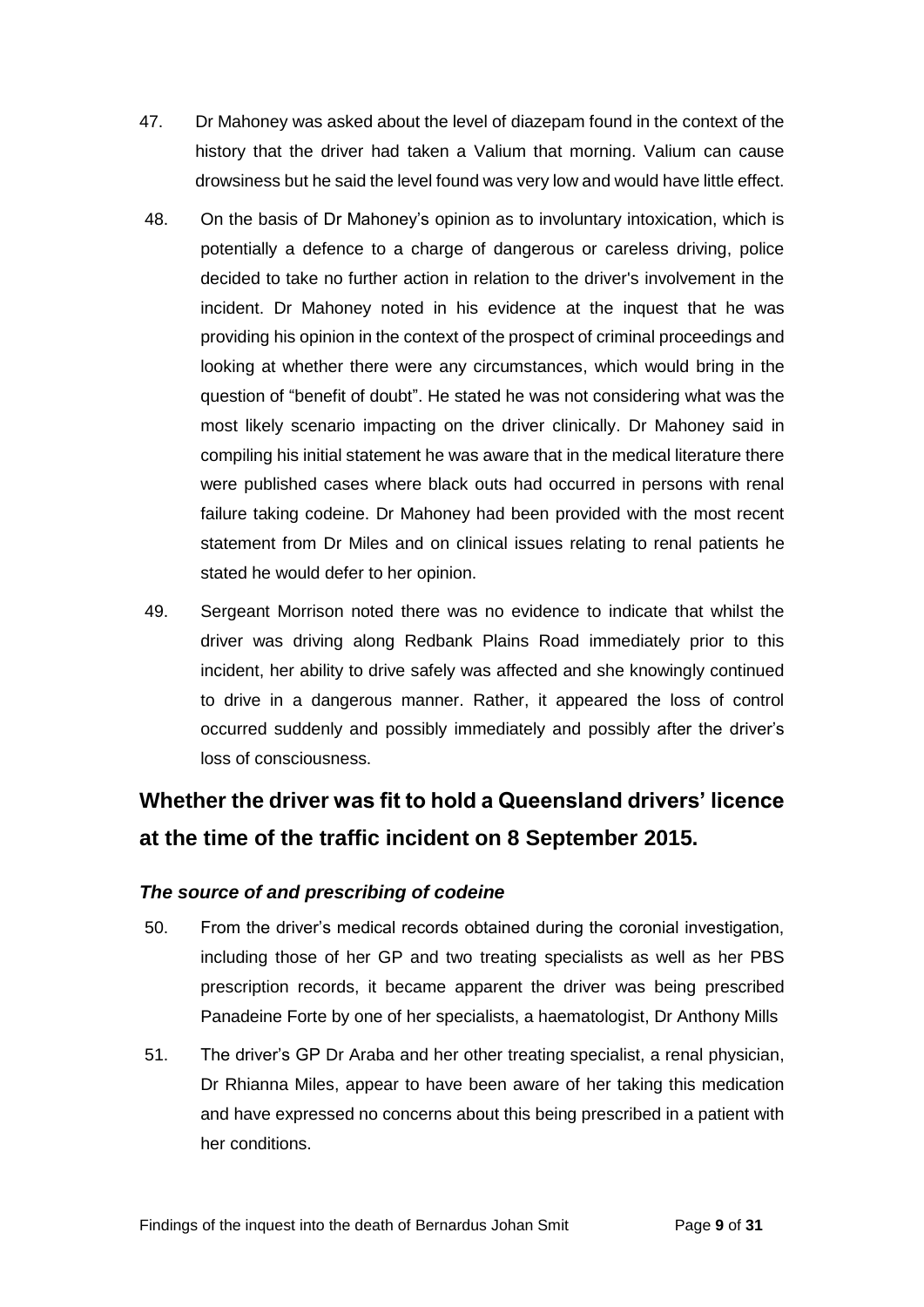- 52. Dr Araba stated the driver was on *Continuous Ambulatory Peritoneal Dialysis* and required transfusion frequently due to her persistent anaemia. She had received chemotherapy and a stem cell transplant. At the time of the incident her clinical condition was slowly deteriorating. She reported feeling frequently tired and fatigued. She continued to see a specialist for regular review and fortnightly blood transfusion. Medications included Panadeine Forte, Minax, Acimax, Prednisolone and Maxolon. She also reportedly took a Valium tablet on the morning of the accident
- 53. Dr Araba stated that in relation to clinical signs of codeine toxicity he did not notice any deterioration in her concentration, attention, speech, cognition or motion function. When he saw her she was lucid, there were no pin point pupils or slurring in her speech. He was unable to comment on how much Panadeine Forte she was taking as he did not prescribe this to her. He did not prescribe Valium for her either. The GP offered that although he had never seen her fatigued, her self-reported extreme fatigue "might have been a major contributing factor" to the incident.
- 54. Dr Araba saw the driver on 9 September 2015 having made an appointment for her to see him after her son told him about the accident. Dr Araba says she was distressed and upset and she said she thought she might have blacked out but was not sure. She wanted to get answers as to what happened. She appeared remorseful. Dr Araba ascertained she took a Valium in the morning. She was not feeling sleepy. She took her panadeine forte and maxalon for nausea. She was lucid and there was nothing to suggest codeine toxicity.
- 55. The suggestion of a blackout suggested a possible transient ischaemic attack (TIA stroke), or a lesion/seizure. He sent her for a CT scan of the head and there was no evidence of a CVA or TIA. A referral to an optometrist found no significant visual abnormality. She had never reported suddenly falling asleep but the GP considered the possibility of sleep apnoea and a sleep study at Snore Australia ruled this out.
- 56. Dr Araba stated in evidence that one of the reasons he was requesting all those tests was because his patient was clearly upset and remorseful about the event. "*She just felt for that unfortunate incident to have happened, resulting in a loss of life, she wanted answers to see if there was anything in particular that could have caused that to happen. That was why she did those tests, almost immediately, in the first week after the event. And I believe even until she passed, she struggled with this particular event.*"

Findings of the inquest into the death of Bernardus Johan Smit Page **10** of **31**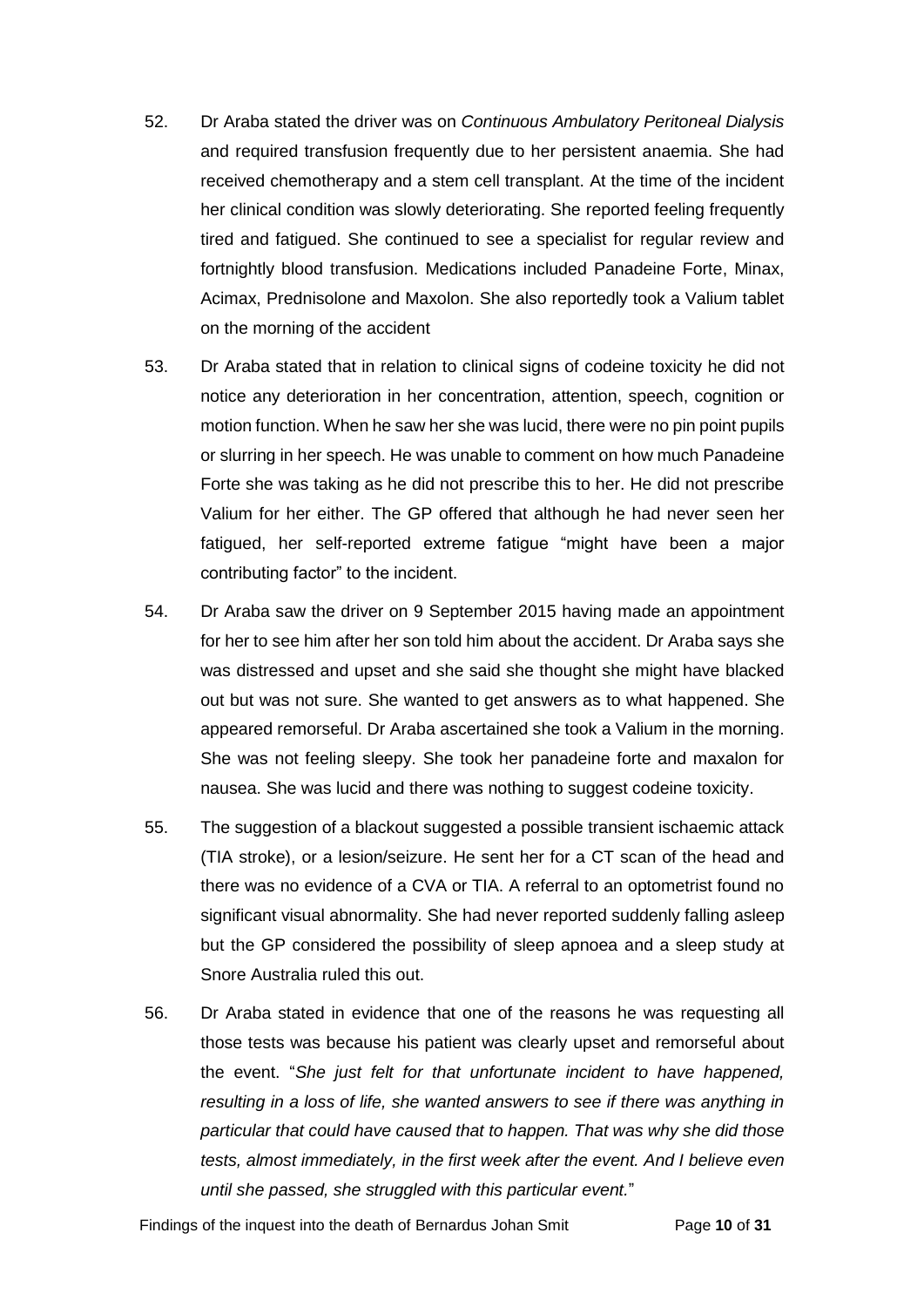- 57. Dr Araba had never turned his mind to her driving ability as she never presented as being affected by her medication. Opiates are not contraindicated for driving providing the patient is aware of the possibility, particularly in an opiate naïve patient.
- 58. If a patient clearly should not drive and they were not obliging by surrendering their licence then Dr Araba considers there may be a moral and legal obligation to report to the relevant authorities for public safety reasons. Dr Araba stated he was aware of the conditions listed in the guidelines for driving and if he was in any doubt he would send the patient to an expert.
- 59. Dr Rhianna Miles had managed the driver's renal care from January 2013 when she presented with severe acute kidney injury in the setting of multiple myeloma. Although initially managed conservatively, she developed progressive decline in renal function and commenced haemodialysis in November 2013. She had significant vascular access difficulties throughout her time on haemodialysis and eventually transferred across to peritoneal dialysis in September 2014. This continued until her death in 2016. Dialysis was provided as supportive therapy for her various myeloma treatments including stem cell transplantation and chemotherapy options. In 2013 Dr Miles had no concerns with any drowsiness or codeine accumulation. Dr Miles said there would be visible affects and would last some time.
- 60. Dr Miles did not treat the patient from September 2014 when she commenced on peritoneal dialysis at the Princess Alexandra Hospital. Dr Miles did review her when she was an inpatient at Greenslopes Private Hospital and this occurred on 9 March 2015 and from 12–20 October 2015. Dr Miles had observed the patient being drowsy during the October 2015 admission and stated this was likely while the peritoneal dialysis regimen had been altered from automated peritoneal dialysis to *Continuous Ambulatory Peritoneal Dialysis.* Dr Miles noted electrolyte disturbances creating high levels of certain waste products including urea, creatinine, phosphate and potassium that can contribute to drowsiness. The patient was not drowsy on any occasion as an outpatient during her involvement in her care up to and including September 2014. Dr Miles was never concerned that the patient suffered from codeine accumulation during her involvement as the drowsiness she observed was usually relating to either her renal dysfunction or complications of her myeloma treatment. She did not demonstrate the usual symptoms of narcotisation that one would expect with high codeine levels.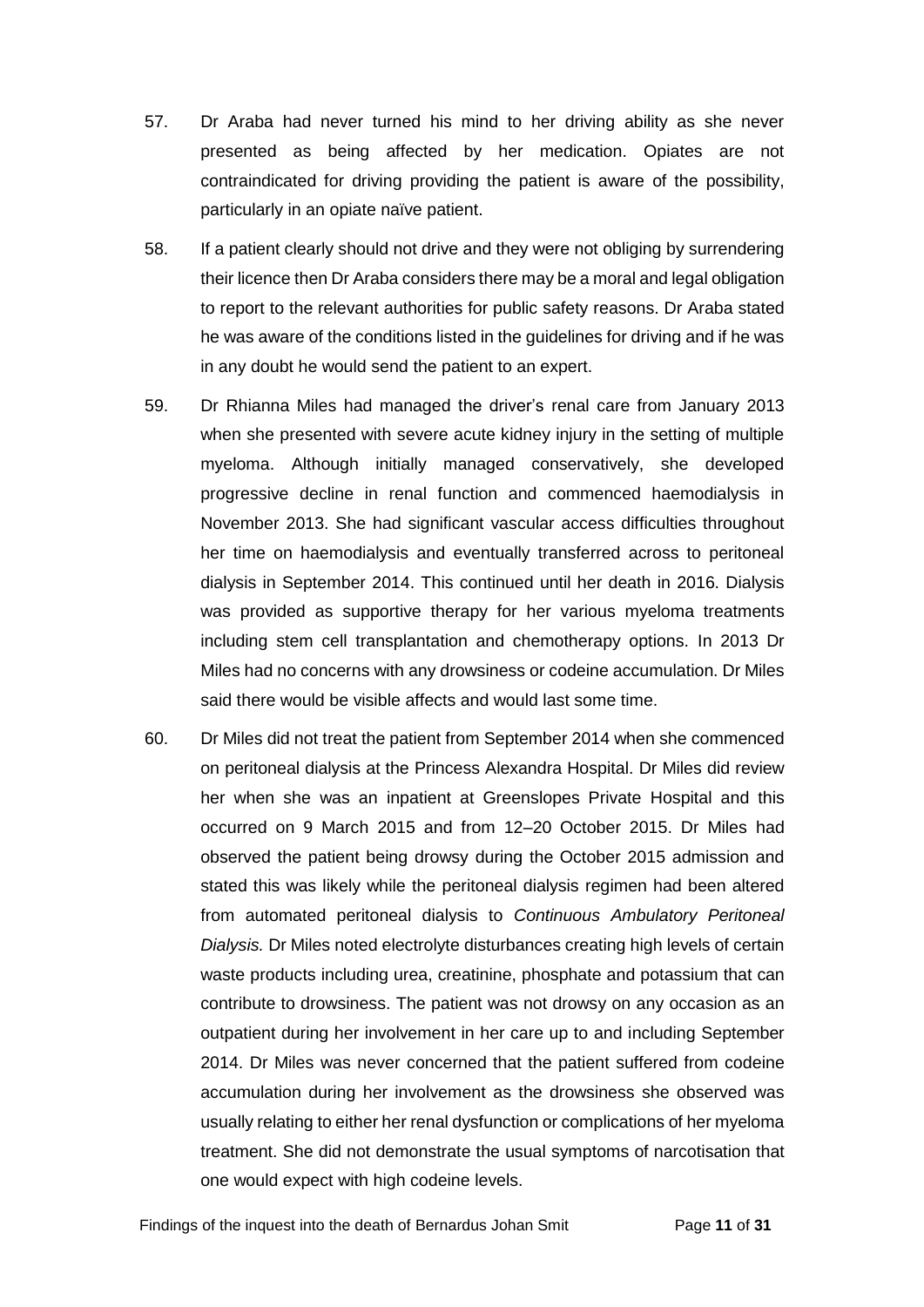- 61. Dr Miles stated that in regard to the usage of opiate medication in end-stage renal failure it is her practice to prescribe them in lower doses then those with normal renal function. Analgesic options for those with end-stage renal failure are often limited substantially by the inability to safely prescribe non-steroidal anti-inflammatory drugs, so opiates including panadeine forte and short acting oxycodone are frequently used. Given the risk of accumulation of opiates, all patients are warned of the possibility of the increased side effects and the need to minimise the dosages to the minimum required to provide adequate analgesia. For long-term opiate usage, it is her preference to use fentanyl patches due to their predominant hepatic clearance and safety of use in the end-stage renal failure. Dr Miles only prescribed panadeine forte on one occasion on 1 September 2014 at the request of the patient as she had run out of her supply and had several days until her next review with Dr Mills.
- 62. In a statement provided to the Court the day before the inquest Dr Miles says (amongst other things) that the driver's behaviour after the incident in speaking with police and being able to respond to those questions is inconsistent with her being adversely affected by codeine. She also notes lack of any drowsiness/impairment the day prior (specialist consultation) or the day after (GP consultation).
- *63.* Dr Miles says in her opinion, taking all that into account, *"it is not possible to conclude that codeine or the (patient's) medication regime otherwise caused a blackout in the absence of any other symptoms of opioid intoxication"*
- 64. Dr Miles does offer that it could be a case of the driver having an unusual way of metabolising codeine, or her taking of Valium that morning, but again says there were no observations of the driver being drowsy or sedated.
- 65. Dr Miles stated she is unaware of codeine being able to cause a blackout in the absence of any prior evidence of codeine intoxication, such as drowsiness. Dr Miles had never seen codeine cause a blackout. She accepts there may be reports in the medical literature but these would be very rare. Dr Miles stated the patient may have had a blackout due to her other conditions but not due to codeine. Dr Miles notes she does not have the benefit of clinical observations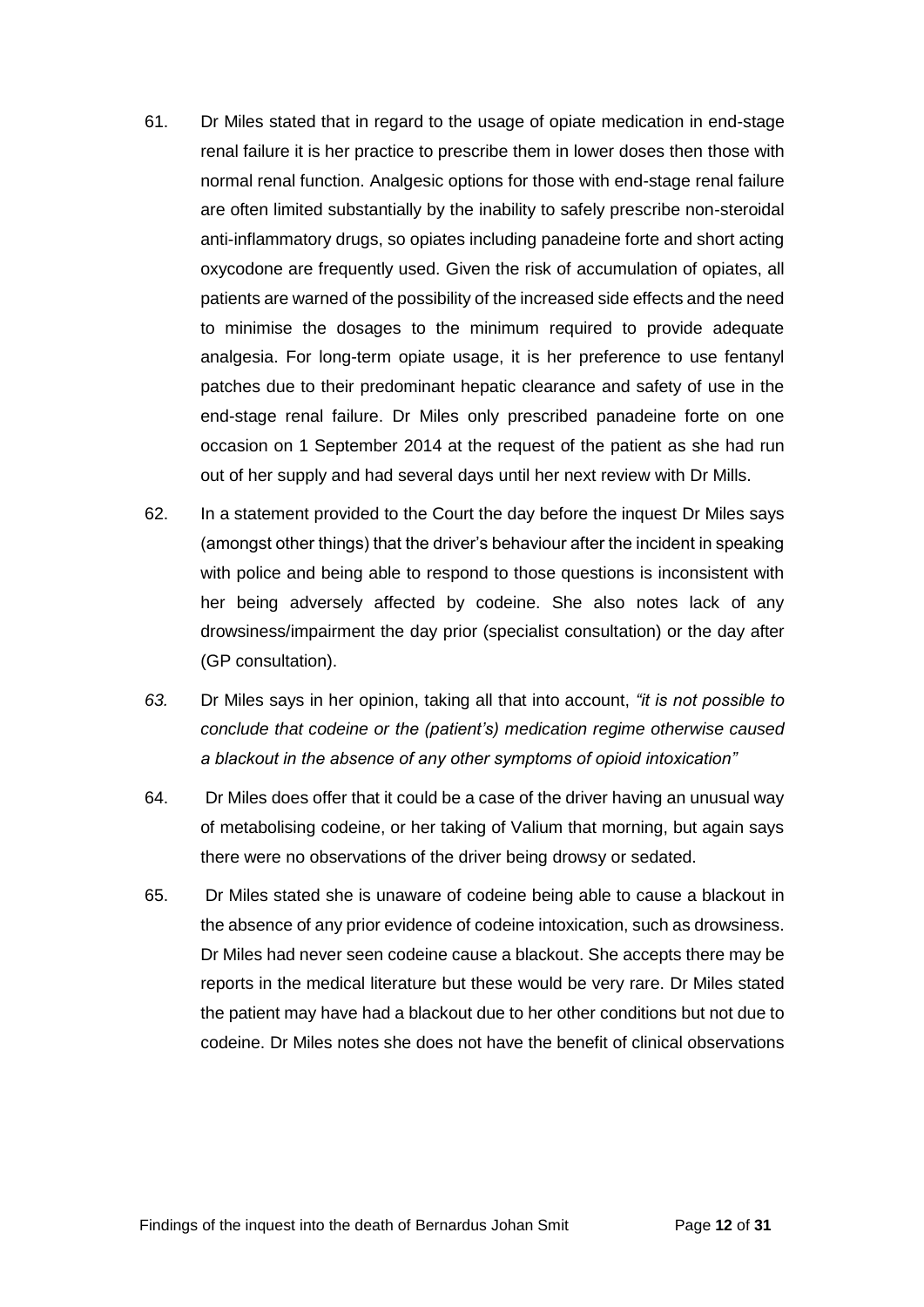taken by the hospital where the driver was taken to immediately after the accident.<sup>1</sup>

- 66. Dr Miles agrees with the opinion of Dr Mahoney that if the patient had taken an overdose of Panadeine Forte the paracetamol levels would also be high, although not as high as the codeine levels due to the accumulation of codeine. The PBS records did not reveal the patient was obtaining codeine from any other practitioners. Taking into account that codeine is only available over-thecounter in combination with paracetamol, it did not appear to her on the documentation that the patient was obtaining codeine from any other prior source, to contribute to the unusually high codeine detected in her blood.
- 67. Dr Anthony Mills, a haematologist, provided a statement detailing his care of the driver, whom he had been treating for over five years at the time of the incident. Dr Mills stated that myeloma is an incurable blood cancer related to lymphoma and leukaemia. Myeloma cells interfere with cells that help keep the bones strong. Their presence causes patients to suffer from bone pain and a constellation of other symptoms. At no time did the patient tell him of her involvement in the motor vehicle accident.
- 68. Dr Mills states he saw the patient regularly to monitor her progress, usually less than a month apart. Given the cancer is incurable the treatment plan was about delaying the progression of the myeloma and managing her complex symptoms. She suffered from fluctuating levels of moderate to severe pain including bone pain. She also had fibromyalgia and osteoarthritis, which caused her further pain. This pain was managed with the prescription of analgesics.
- 69. Dr Mills trialled a number of analgesics. She had experienced negative side effects including nausea from taking tramadol, fentanyl, oxycodone and buprenorphine. The patient found that Di-Gesic (dextropropoxyphene and paracetamol) controlled her pain with minimal side-affects.
- 70. Dr Mills routinely tested her renal function because myeloma cells can harm the kidneys and lead to kidney damage in renal failure. In January 2013 she presented with acute renal failure. As a consequence she required dialysis and received treatment by Dr Miles, a nephrologist. Even though her renal function

l

<sup>&</sup>lt;sup>1</sup> The records from Ipswich Hospital show only an attendance with Police to obtain a blood sample and nothing related to observations or treatment for the incident.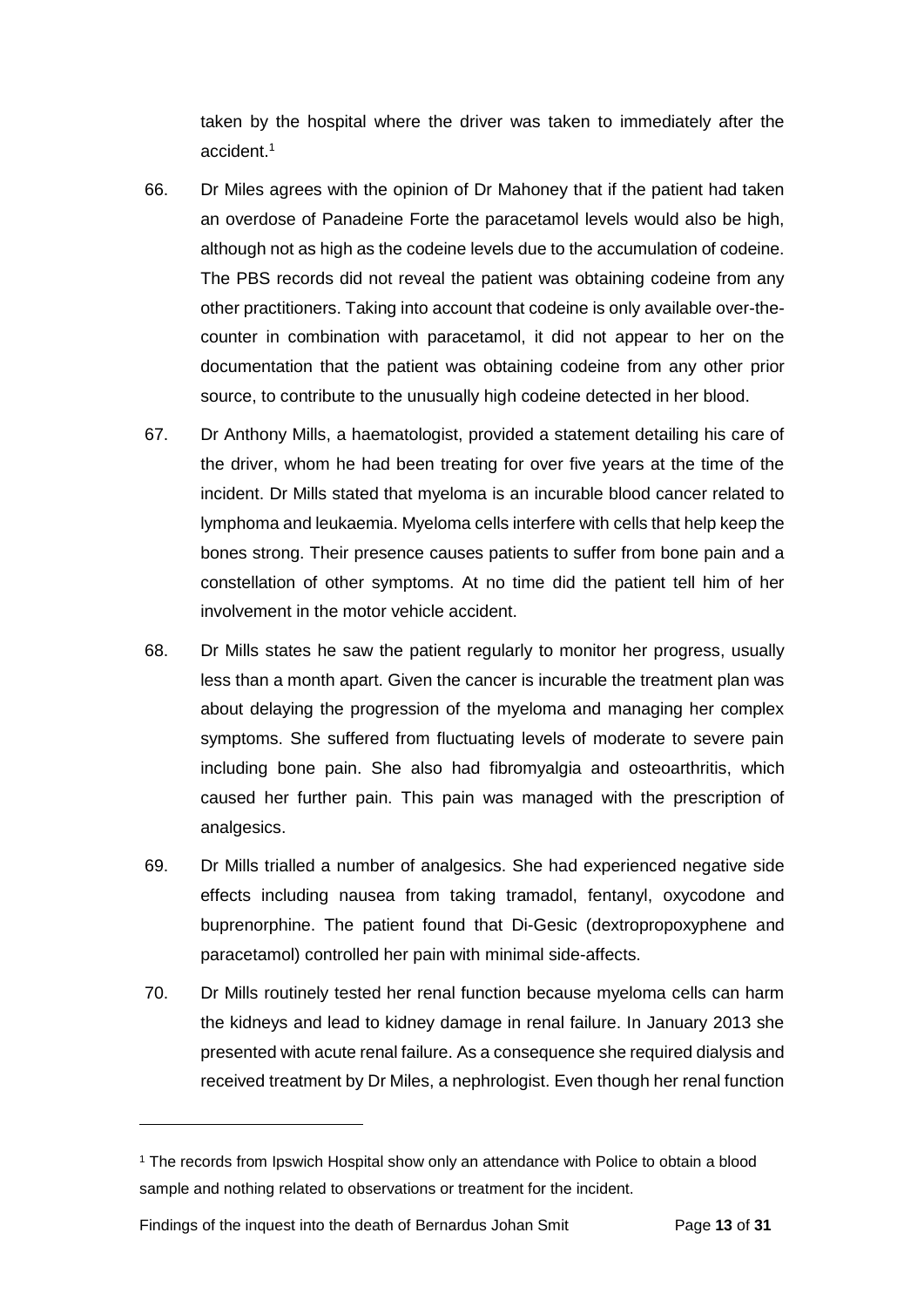improved it was not clinically appropriate to continue to prescribe Di-Gesic and instead they began prescribing Panadeine Forte.

- 71. Dr Mills described his approach to prescribing her Panadeine Forte, a Schedule 4 drug, which he thought was the best alternative to Di-Gesic and because she had previously experienced negative side effects when trialling oxycodone and fentanyl. He initially wrote a prescription for 20 Panadeine Forte tablets so that he could regularly monitor her reaction and tolerance. As she became more familiar with her own tolerance and pain management needs, he wrote scripts for 120 and later 180 tablets. The pain was well controlled but there were occasions when she experienced acute increases in pain, for which he prescribed Endone.
- 72. On 18 May 2015 the patient reported she had been experiencing nausea and he considered whether the codeine may have been causing this. He recommended ceasing Panadeine Forte and trialling her on Panadol and Endone instead. When he reviewed her again on 1 June 2015, instead of substituting Panadeine Forte for Panadeine and Endone she had tried reducing the number of Panadeine Forte tablets she was taking. This did not reduce her nausea related symptoms and was providing her with insufficient pain relief. For these reasons, she resumed taking her usual dose of Panadeine Forte.
- 73. Dr Mills agreed codeine could accumulate in a patient with impaired renal function, however he also noted if a patient's renal function and doses of codeine are kept stable, the patient's blood codeine level will reach a plateau, at which point it is cleared at the rate it is taken and does not continue to accumulate. Dr Mills stated that in this case, the driver had been maintaining a stable dose of Panadeine Forte over a long period of time, had a stable level of renal function, and maintained a regular dialysis regimen. Dr Mills therefore expected her blood codeine level would have plateaued in such a manner.
- 74. As to any signs or symptoms exhibited by the driver related to possible codeine toxicity, Dr Mills stated that at no point did he observe, nor did the driver report, any such symptoms or signs. Dr Mills stated he regularly treats patients with chronic or acute pain and is very familiar with the indicia of codeine toxicity. He recalls the driver being oriented and lively during his many consultations with her and that she continued to live an active lifestyle throughout most of the time he treated her, with no reports of drowsiness from the Panadeine Forte.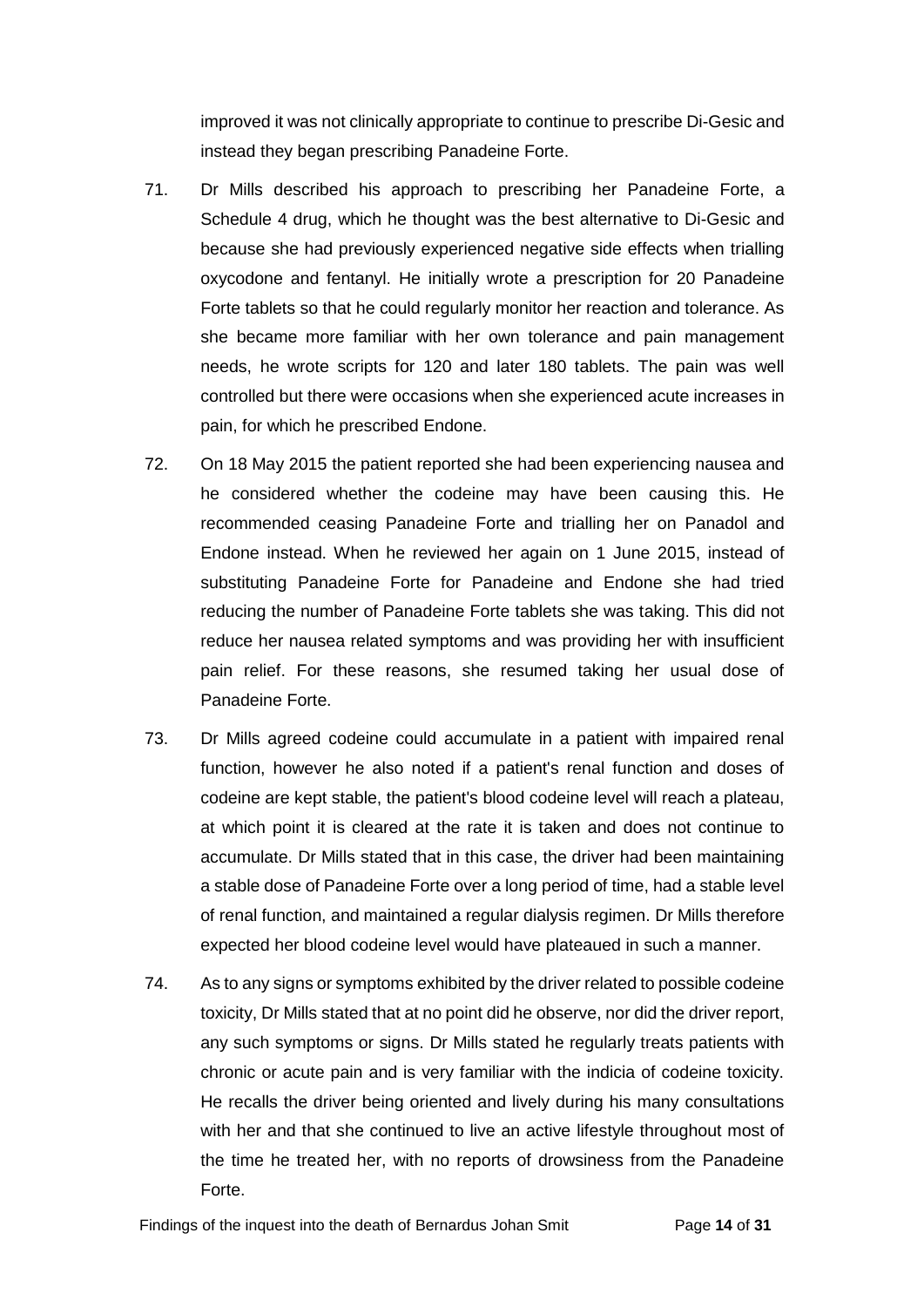- 75. Dr Mills also stated not all patients experience drowsiness whilst taking Panadeine Forte, and those who do usually experience it soon after commencing taking the drug. As the driver had been taking a stable dose over a long period of time, Dr Mills believes she would have been at a low risk of experiencing unexpected drowsiness at the time of the motor vehicle accident.
- 76. Dr Mills noted the opinion of Dr Mahoney and agrees that as the blood results indicated a high level of codeine in proportion to the detected level of paracetamol this indicates that the high blood codeine level would not have been caused by her exceeding her recommended dose of Panadeine Forte.
- 77. Dr Mills agrees with the opinion of Dr Mahoney that where drugs accumulate in renal failure patients they require decreased frequency of dosing in relation to patients with renal failure using Panadeine Forte on an acute basis, but he does not agree this is the case with respect to patients on chronic, stable doses.
- 78. Dr Mills also referred to the opinion of Dr Mahoney where he stated that the level of codeine detected would be expected to be associated with markedly decreased powers of attention, concentration and judgement. He stated this would undoubtedly be true of an opioid naive patient, however he believes the patient would have developed a tolerance to codeine's effects.
- 79. Dr Mills agreed if there was a blackout he agrees with the opinion of Dr Miles that it was not due to codeine. Dr Miles does not exclude other causes of blackout but this would be speculation. Dr Mills stated that if the accident can be attributed to patient suffering from an acute clinical condition of some type, it may be too simplistic to attribute the accident to an isolated codeine level in a woman who had taken a stable dose for a long time with currently stable, although significantly reduced, renal function.
- 80. Dr Mills was taken to a document in his records being a form completed in April 2013 for a Disability Support Pension. This referred to her not being able to drive. Dr Mills said this was in the period immediately after her first relapse. He had not assessed her specifically for driving. She was treated intensively for her condition. She had told him she was not driving and he never revisited the matter with her. She always had someone else with her and he presumed she was not driving. In 2015 he probably would have assessed her as being able to drive.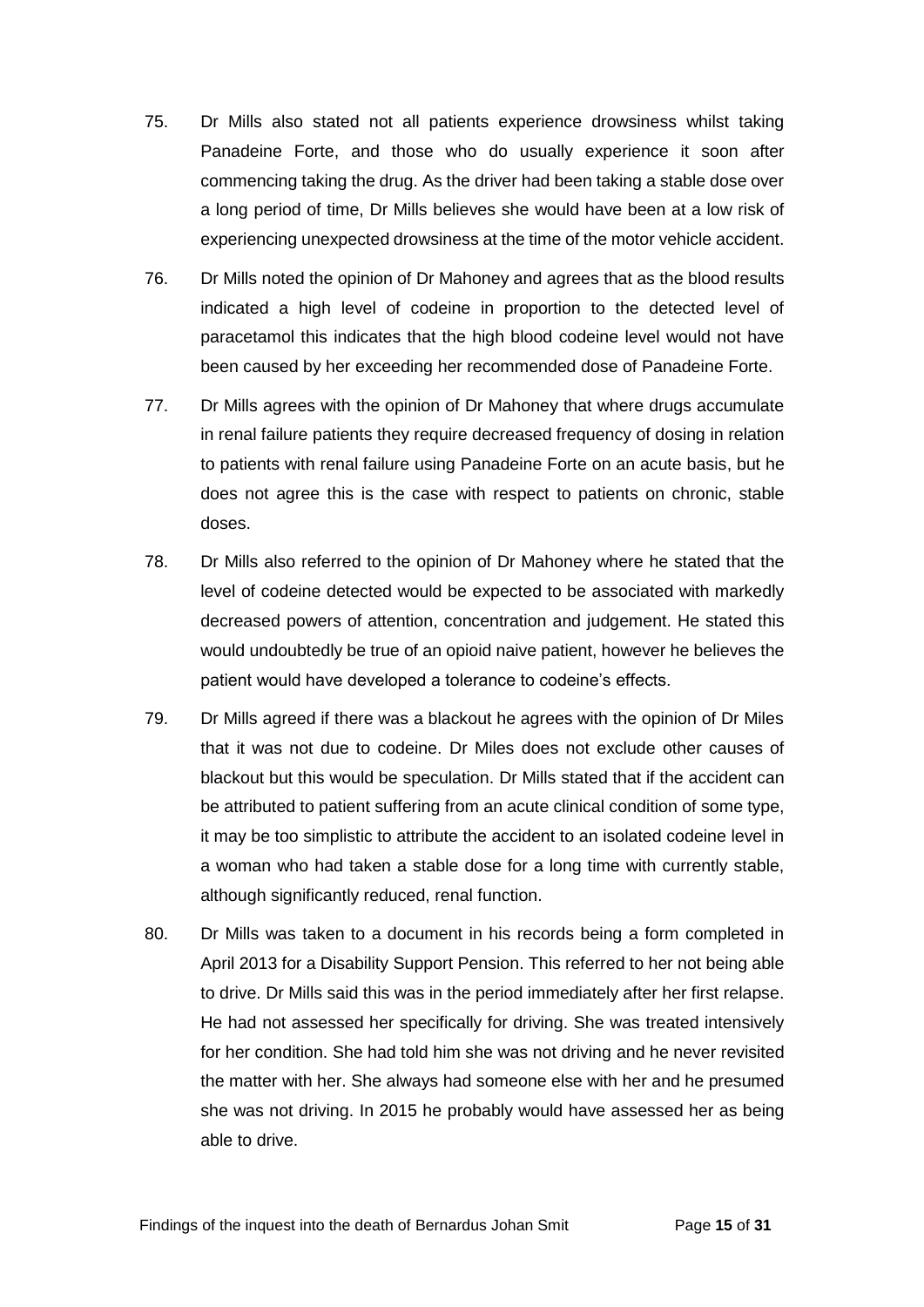#### <span id="page-17-0"></span>*Evidence relating to the condition of the driver after the MVA*

- 81. Queensland Ambulance Service and the scene and provided advanced paramedic care to Mr Smit but there is no evidence they provided any assistance or treatment to the driver or were asked to. QAS also have no specific records of providing any assistance to the driver at the scene. The Medical Director for QAS, Dr Stephen Rashford also attended. He does not recall speaking to or examining the driver of the vehicle and he cannot remember receiving any information regarding any conversation with QAS members and the driver.
- 82. Senior Constable Lynda Whinchup in the company of Senior Constable Kathryn Thomas attended at the incident scene at approximately 10:30 AM and performed traffic control duties until 11 AM. She was then instructed to take the driver to Ipswich General Hospital to request a specimen of blood from the driver.
- 83. SC Whinchup then advised the driver she was being detained for the purpose of obtaining a sample of blood and that she would be taken to Ipswich Hospital for that purpose. As they were walking a short distance she heard the driver ask whether she could get her knitting bag out of her car. SC Whinchup thought this was an odd request given the circumstances. The driver was told the contents of the vehicle would be taken for inspection by police and would be released to her when the inspection was completed.
- 84. At 11:48 AM SC Whinchup made a formal requirement for a blood sample to be taken from the driver in the presence of a medical practitioner who was to take the specimen of blood for a laboratory test. A specimen of blood was taken and then packaged in the prescribed manner for later testing.
- 85. At 12:01 PM SC Whinchup then told the driver she wanted to ask her some questions about the traffic crash. The driver was advised she had a right to remain silent and that anything she did say may be later used in evidence. At the time her husband was also present and she was asked if she was happy for him to remain and she replied "yes". She was then asked a series of general questions in relation to the traffic crash. After each question SC Whinchup wrote down the response in her official police notebook. At the end of questioning she invited the driver to sign the notebook as a true representation of the questions asked and answers provided. The driver read and then signed the notebook to this effect. During the course of this being carried out Senior Constable Thomas told her that the traffic controller was deceased.

Findings of the inquest into the death of Bernardus Johan Smit Page **16** of **31**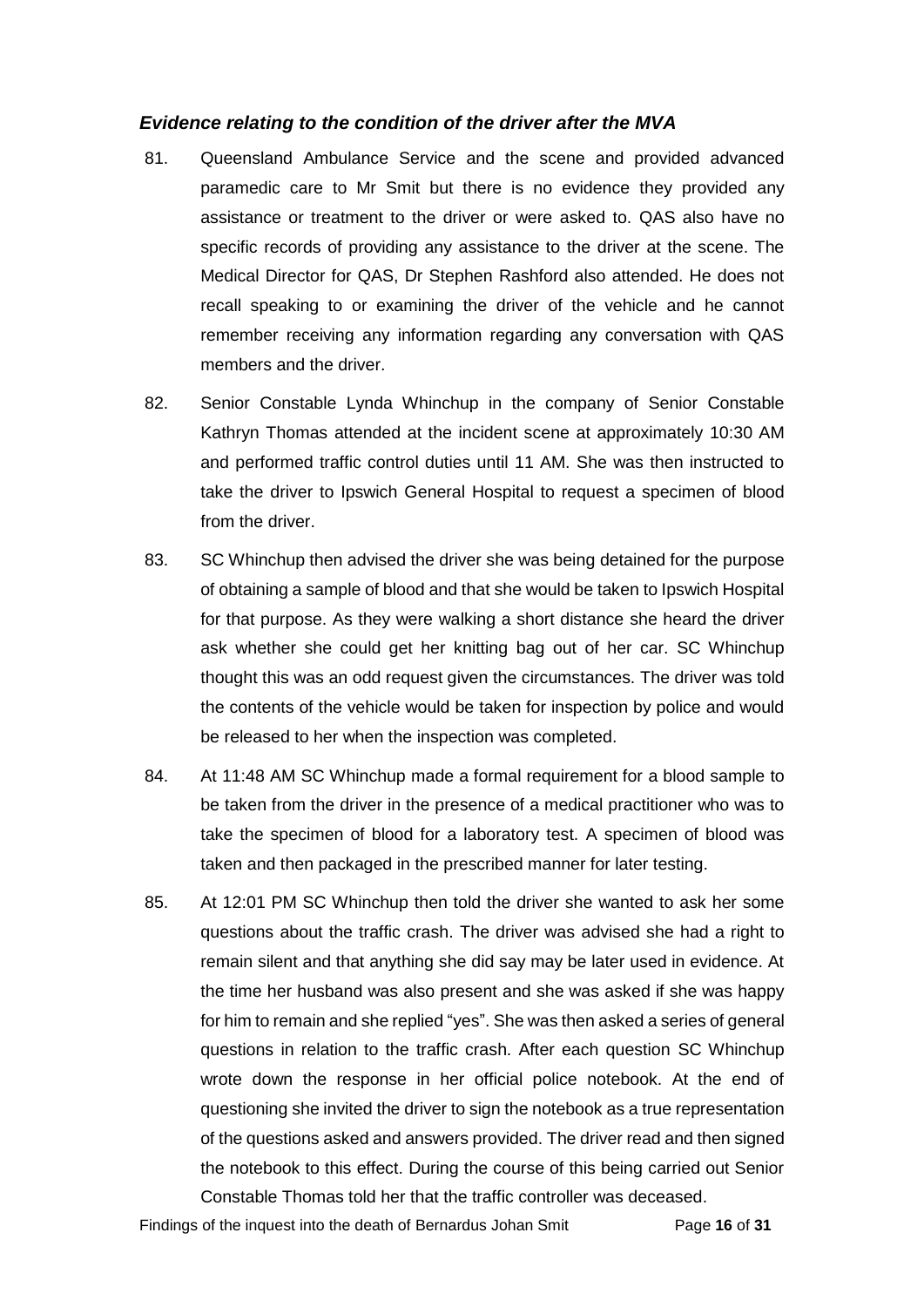- 86. SC Whinchup observed the driver to have no apparent reaction to this news. She recalls the driver complained that the process was taking a long time and she wanted to go home. At around this time the driver produced her driving license. As SC Thomas gave the license back SC Whincup observed the husband snatch it up and say words to the effect of *"you should not have this. I told you not to drive. You know you should not have been driving and now someone is dead."* SC Thomas observed him trying to rip up the license. He was not able to do so and appeared very distressed.
- 87. SC Whinchup stated that throughout her dealings with the driver she observed her to be very calm and very stoic. She did not see any emotion from her at any time apart from being worried that the press would go to her house to try and interview her and being annoyed at the length of the process. The driver appeared to have memory of events before the crash including the medication she took in the morning before driving, and when the vehicle was last serviced. She appeared to have no memory of the crash itself until she hit the traffic sign.
- 88. SC Whinchup stated that she had activated her electronic voice recorder but later discovered the recording was not able to be saved due to technical issues.
- 89. Senior Constable Thomas was present with SC Whinchup when the driver was taken to Ipswich Hospital although due to a number of telephone calls she was receiving SC Thomas was not present during the total interview that was held. She recalls the driver making a request to obtain some of her property from her motor vehicle. She was told by the District Duty Officer that the traffic controller had died and she was instructed to advise the driver of this.
- 90. SC Thomas observed that the driver was present with a male person who she now knows to be her husband. She heard the driver complain about the length of time the process was taking and that she wanted to go home. She recalls informing the driver of the death and her husband snatching her driver's license and saying words to the effect *"I told you not to drive–you know you should not have been driving and now someone is dead."* He tried to rip up the license as he spoke but only managed to bend it.
- Findings of the inquest into the death of Bernardus Johan Smit Page **17** of **31** 91. Sergeant Morrison received an email from SC Whinchup containing details of the conversation she had with the driver as recorded in her notebook. He does not have any recollection of her telling him about the actions of the husband at the hospital as he would have made a note of it and it would have caused him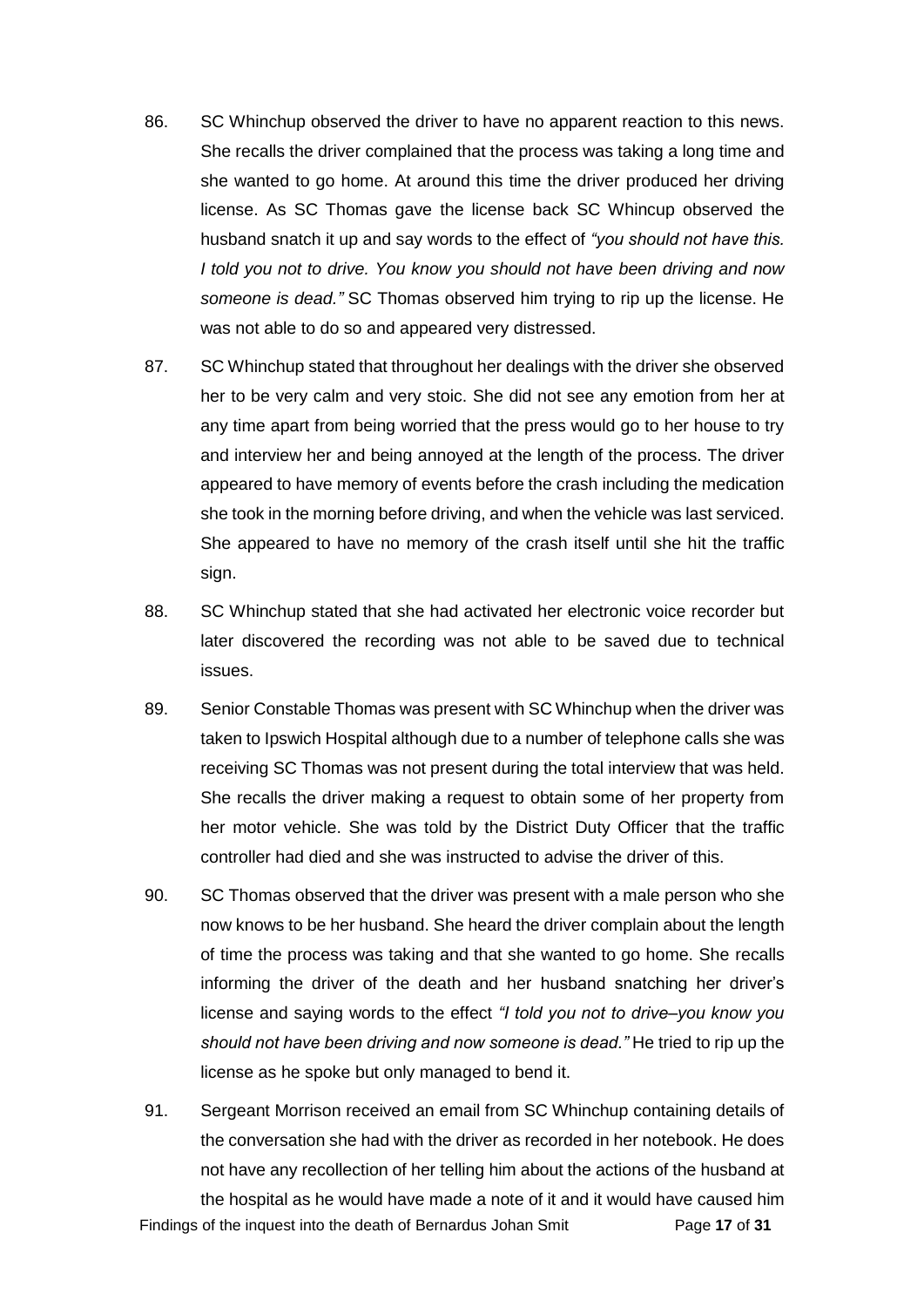to obtain a statement from the husband at that time. In evidence SC Whincup says she recalls speaking to a Senior Constable at the FCU and told him the husband had a fit and tried to rip the licence up. Sgt Morrison has no recollection of this being passed on to him, and certainly not in written form. Unfortunately, neither of the two attending police officers made a contemporaneous note of their observations and of this particular conversation at the hospital that day.

- 92. Sergeant Morrison only became aware of this information about the husband's reaction to hearing Mr Smit had died when he spoke to SC Whinchup on 9 January 2018, when he asked for a statement from her. Sgt Morrison agreed that not having this information probably was a missed opportunity as this would have made him curious and he would have obtained a statement earlier from the husband.
- 93. A request was subsequently made by me for the husband of the driver to provide a statement. This was taken in January 2018. In the statement he described his wife's medical history consistent with that already recorded through her medical specialists and GP. She was on a lot of medication. A complication of her illnesses was that she suffered from swollen legs and arms. She also had no energy and would often have to use a walker or a wheelchair.
- 94. At no time during her illness did any of her doctors say to her she was not allowed to drive. She would not drive long distances and only drove to places nearby. She has a disabled parking sign in the vehicle.
- 95. On the day of the crash she had an appointment to meet some ladies from their church at Redbank Plaza. She left home at about 9:10 AM. A short time later he received a telephone call from police who told him she had been involved in an accident and was at Ipswich General Hospital.
- 96. He was at the hospital when two police officers spoke to her about the crash. He remembers his wife told the police that she did not remember what happened. He says his wife was checked over by a Doctor and released from the hospital after a couple of hours. She told her husband that she did not remember what happened and she thinks she had a blackout. She told him she remembers leaving home that morning and driving along Redbank Plains Road and does not remember anything after that.
- 97. His wife did not drive after the accident and subsequently he always drove. He stated she had never had a crash before and believes she was a careful driver.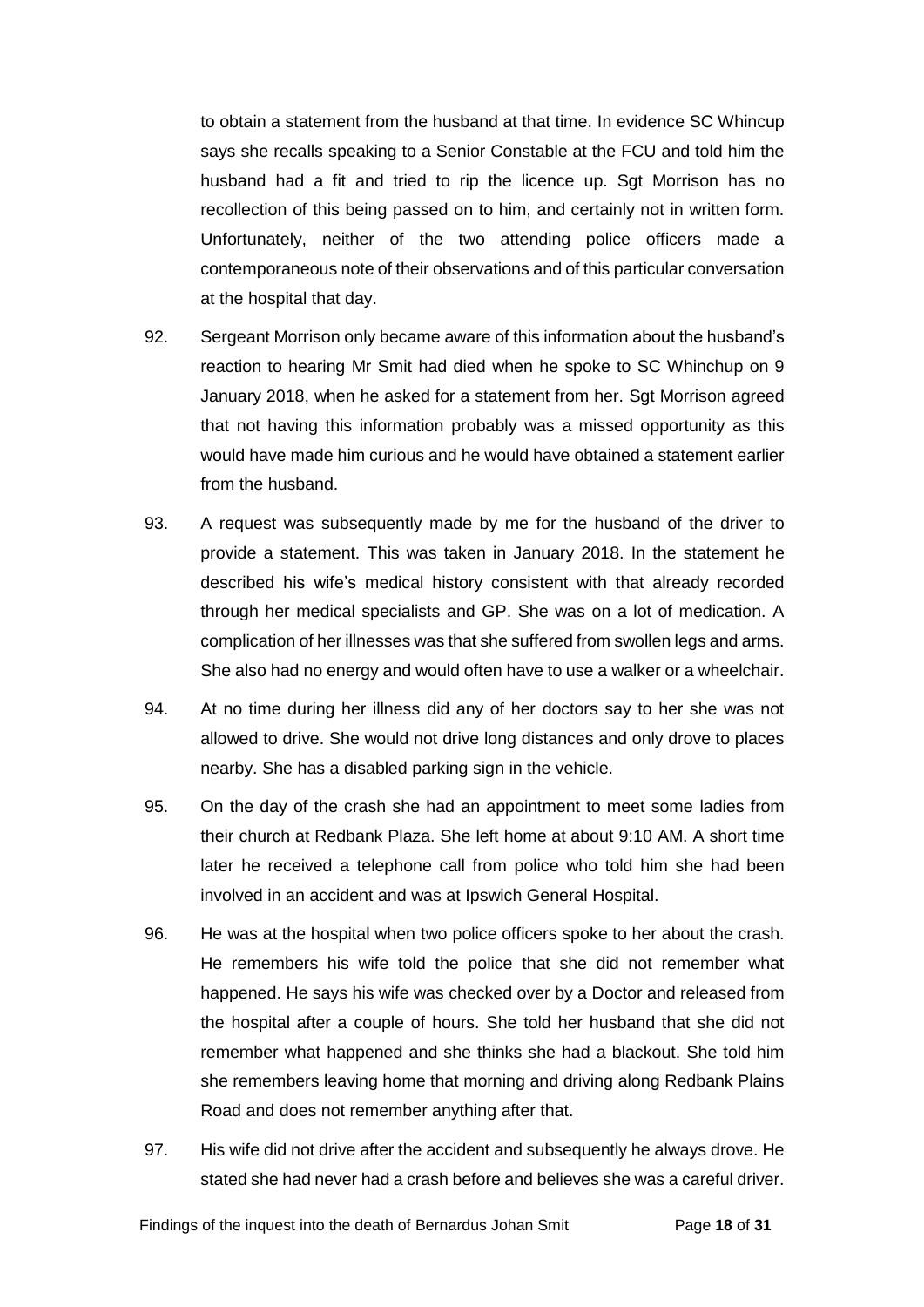- 98. For the whole of the time that his wife was sick he had never known her to have a blackout or even feel faint. She had been very weak at times, which meant she needed a wheelchair but she had never blacked out. He was happy for her to drive short distances.
- 99. The husband provided a second statement, through his lawyers after discussing his forthcoming appearance at the inquest with a friend of his wife. This friend had attended at the hospital and in later discussions reminded him that he had become very upset when one of the female QPS officers came into the room to advise that Mr Smit had died. She told him that he had pointed finger at his wife and said words to the effect "you should not be driving". He stated this triggered his memory of the day. He had been through a lot with the death of his wife and had tried to blank out a lot. He stated that he does not remember exactly what he said to his wife on that day but he does recall grabbing her licence and trying to tear it up. He could not because it was too hard. He remembers being upset upon hearing that Mr Smit had died.
- 100. He states that prior to that day he had not previously had a conversation with his wife about her driving and had not previously told her she should not be driving. His wife was a very strong woman and he thinks even if he had said this to her, she would not have listened to him. As far as he knows she was not told by any of her doctors that she could not drive.
- 101. The husband also gave evidence at the inquest. He stated his wife had said to him she did not trust herself to drive long distances due to her tiredness. He said he believed she was a careful driver and her traffic record was very good. He had not ever personally been a passenger when she was driving as he always drove when they were together. He repeated on a number of occasions that he was really comfortable with her driving short distances.
- *102.* In evidence at the inquest, the husband appeared to have a better recollection of what was said, even though his statement taken only recently suggested he could not recall. He says he used words to the effect *" if you did not drive the man would still be alive".* He was now 90% sure he used these words, as distinct from saying *"I told you not to drive–you know you should not have been driving and now someone is dead".*
- 103. The husband stated that his wife was checked over by a doctor and released after a couple of hours.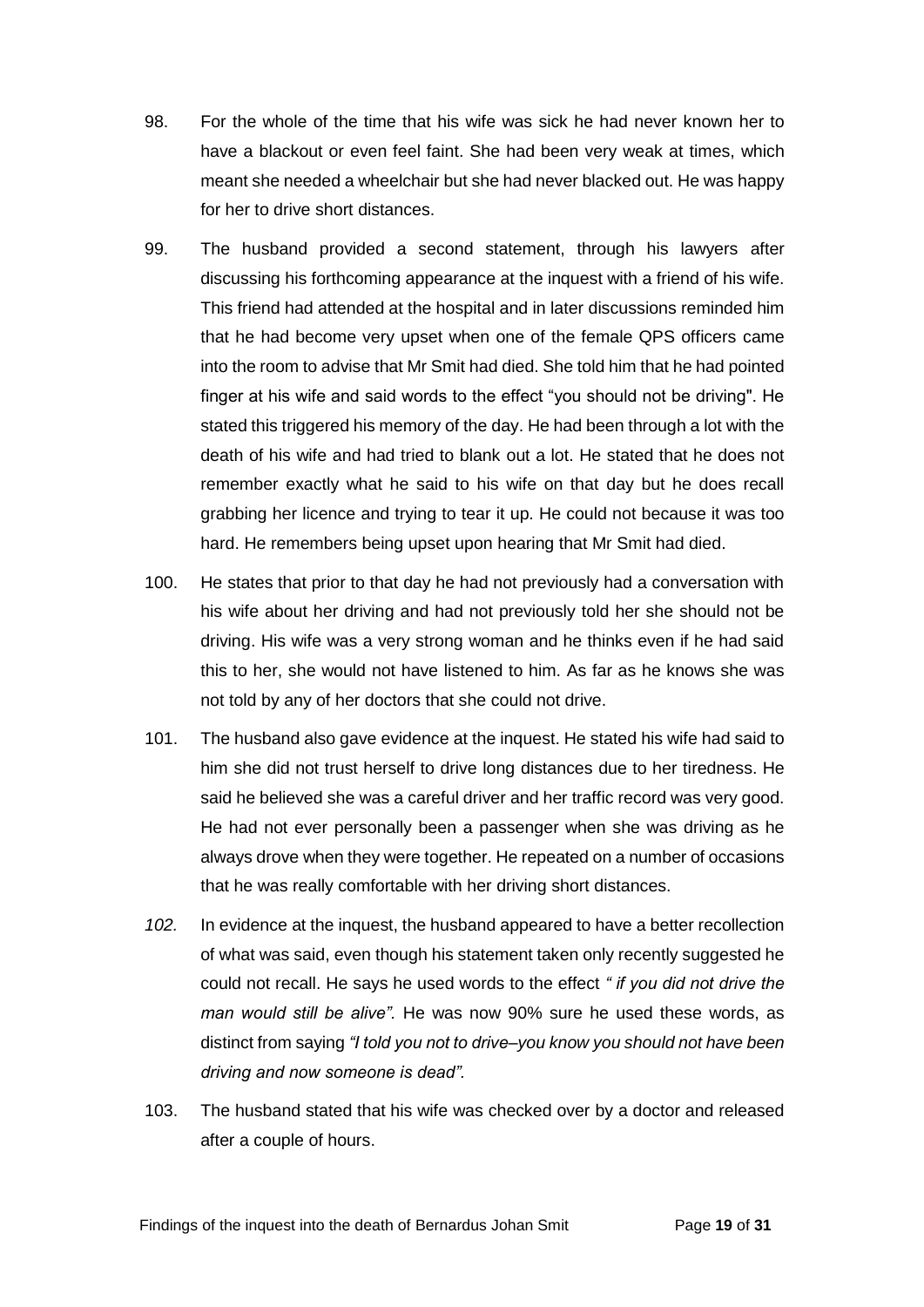104. Ipswich Hospital records show a presentation for taking a blood sample only and there is no record of specific treatment being provided. The record indicates an arrival at 11:52, being seen for the blood sample at 12:08 and departing at 12:55.

# <span id="page-21-0"></span>**Whether there are any matters about which preventative recommendations might be made pursuant to section 46 of the**  *Coroners Act 2003***.**

### <span id="page-21-1"></span>*Assessing Fitness to drive*

- 105. In order to ensure that all license holders are medically fit to drive, the Department of Transport and Main Roads (DTMR) have developed various relevant legislation and procedures. It is now a requirement that every driver over the age of 75 who holds a Queensland driver license must carry a current *Medical Certificate for Motor Vehicle Driver* at all times whilst driving. As of 1 January 2014, Medical Certificates are only valid for a maximum of 12 months.
- 106. The *Transport Operations (Road Use Management – Driver Licensing) Regulation 2010* ('the Licensing Regulation'), "Jet's law", sets out the regime in relation to medical conditions. Essentially a person is not eligible for the grant or renewal of a Queensland driver license if the Chief Executive of DTMR reasonably believes the person has a mental or physical incapacity that is likely to adversely affect the person's ability to drive safely. The responsibility to give notice of mental or physical incapacity likely to adversely affect ability to drive safely lies with the holder of the driver's licence.
- 107. As noted in this case Sergeant Morrison contacted the Medical Condition Reporting Unit of Queensland Transport on 17 September 2015 requesting a medical show cause be commenced against the driver in relation to her fitness to drive. Her licence was suspended on 26 October 2015.
- 108. Submissions were made prior to the inquest by the lawyers for the family that the inquest should consider whether there should be any mandatory obligation on health practitioners to report concerns held regarding a patient's ability to drive.
- 109. Under the current legislation there is no mandatory reporting applicable for health practitioners. Health practitioners are encouraged to notify license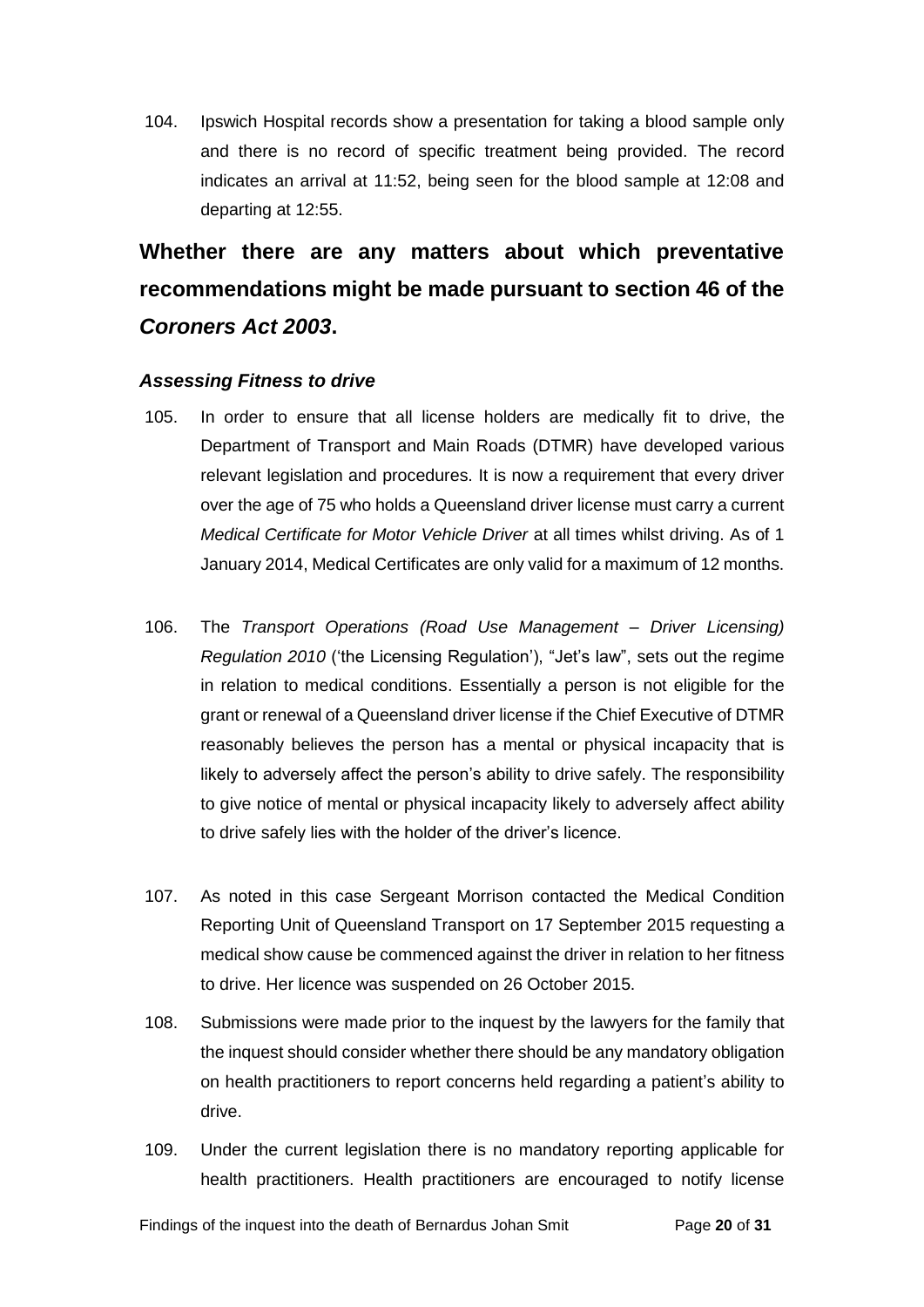holders of their legal obligations. There is a discretion to report where the health practitioner thinks that a patient will not notify the department; will not comply with recommended treatments; or will continue to drive despite the advice not to.

- 110. Health practitioners are strongly encouraged to voluntarily notify DTMR. If a doctor makes a discretionary report, the legislation provides indemnity against liability both civilly and administratively if the report was made in good faith. Additionally, if the health professional would otherwise be required to maintain patient confidentiality, the practitioner is not liable for disciplinary action by disclosing the information.
- 111. Health practitioners are provided with guidance as to their obligations by referencing the *'Assessing Fitness to Drive'* publication, which also provides advice concerning how to assess a driver's fitness against National Standards for both physical and medical conditions. The publication sets out specific medical conditions likely to affect fitness to drive. Examples include blackouts and seizures
- 112. The issue on mandatory reporting by health practitioners has been extensively considered in the coronial jurisdiction<sup>2</sup> with a variety of views expressed. The most recent consideration was delivered in December 2016 <sup>3</sup> where Coroner McDougall was not minded to make a recommendation for mandatory reporting. He considered "*reasonable concern had been raised as to the effect that requirement would have on the patient/ doctor relationship, and the possibility that a person may not seek treatment for a condition in the fear this information will be provided to the licensing authorities. Such a requirement could cause serious adverse road safety outcomes should be introduced, which would be contrary to the objective."*
- 113. In the Capp inquest the Royal Automobile Club of Queensland noted the issue was extensively examined by the Older Driver Safety Advisory Committee in 2011 and 2012. The committee did not recommend compulsory reporting by

l

*<sup>2</sup> Inquest into the death of Jet Paul Rowland,* delivered 16/12/2005; I*nquest into the death of Lex Bismark,* delivered 23/2/2006*; Inquest into the deaths of Grace Ann Hornby and ors,*  delivered 20/10/2011

<sup>3</sup> *Inquest into the death of Ruth Capps*, delivered 21/12/2016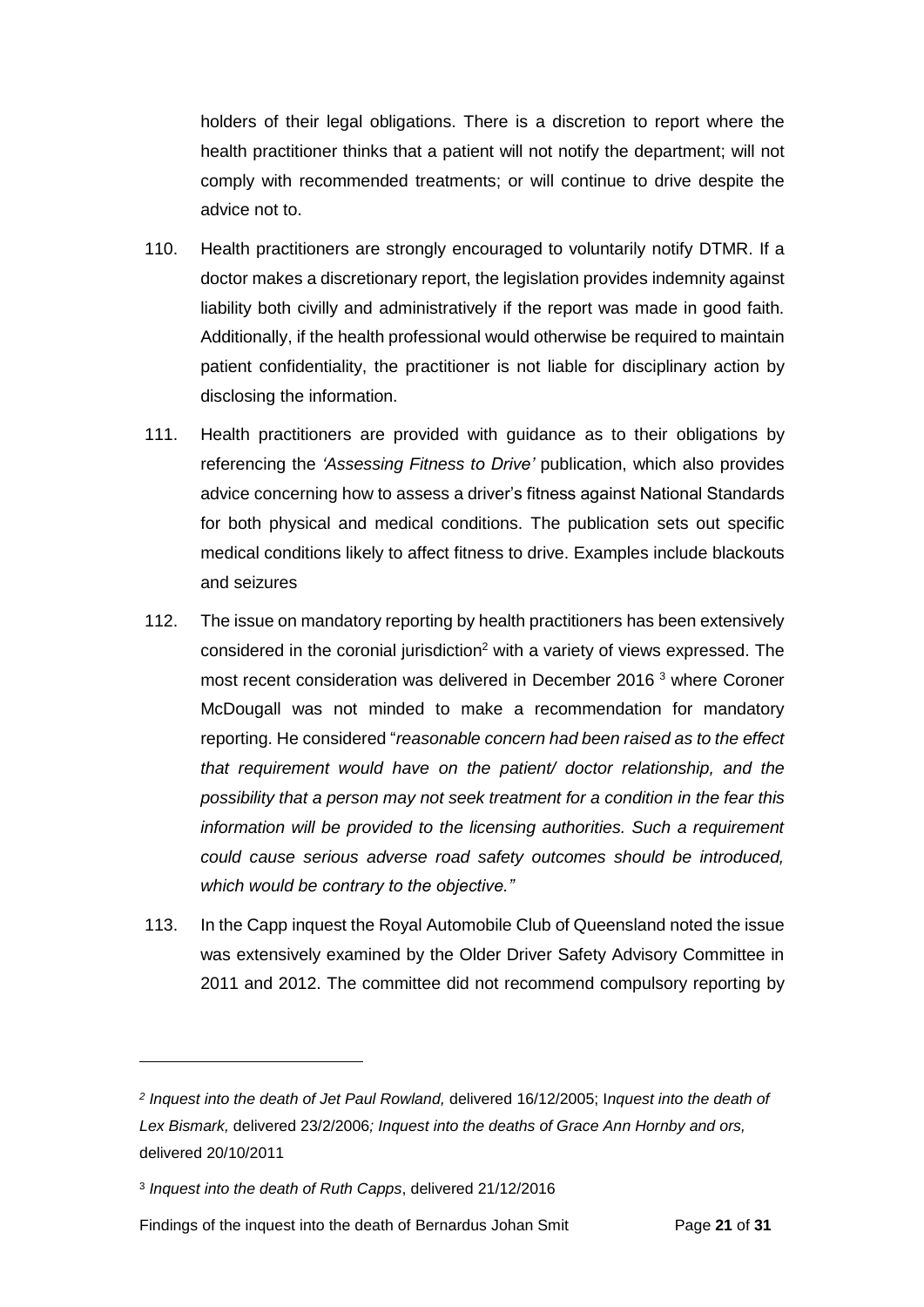medical practitioners. The RACQ expressed disappointment with this recommendation.

- 114. DTMR was strongly opposed to the suggestion of compulsory reporting, following consultation with the Australian Medical Association and the Royal Australian College of General Practitioners. In particular, concerns were raised by those medical associations as to whether a person who was dependent on their license for their livelihood and/or mobility would honestly divulge the true extent of their condition, or even seek treatment for a condition, if they were aware that their health practitioner was required to notify DTMR. As such, there remain concerns that mandatory reporting could compromise the doctorpatient relationship or result in patients continuing to drive without seeking appropriate medical treatment or having a medical condition appropriately managed. This may then result in serious adverse road safety outcomes, which would be contrary to the objective.
- 115. DTMR's position is to encourage health practitioners to notify DTMR about a person's long term or permanent medical condition if they believe that the person will not notify DTMR; the patient will not comply with the recommended medical treatment; or they pose a risk to public safety.
- 116. In this case there is currently no evidence (other than possibly with the benefit of hindsight) that any of the driver's treating medical practitioners were aware of, or had been alerted to, any potential impairment of the driver's ability to safely operate a motor vehicle at any time prior to the incident. To that extent, even if mandatory reporting by doctors was in place, the outcome would not have changed, as there was no reason for them to make such a report.
- 117. If it had been relevant, given this issue has been recently considered by other coroners, and having considered the representations made in the Capps Inquest, I also would not be minded to make a recommendation for mandatory reporting by health professionals.

#### <span id="page-23-0"></span>*Increased Penalty regime for driving offences causing death*

118. The third issue suggested by Mr Smit's family relates to criminal sanctions for drivers whose actions result in a death. There is no evidence that the driver had any prior knowledge that her ability to drive safely might be impaired, or that she knowingly continued to drive whilst impaired. In the absence of other evidence to the contrary, the Queensland Police Service determined there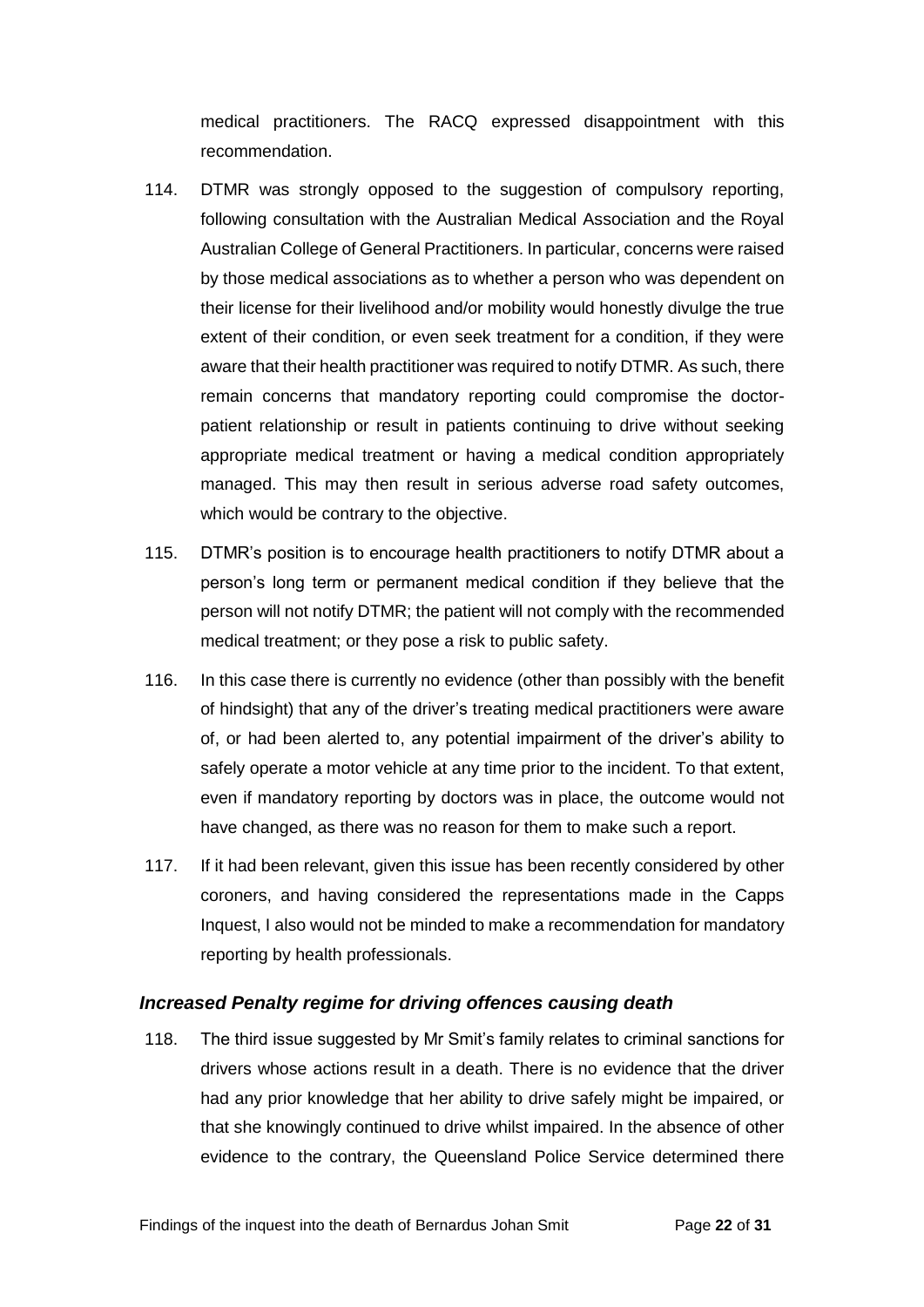were no grounds upon which to charge the driver with any offence related to her driving.

- 119. The issue of a mid-range driving offence where death or serious injury occurs has been raised on many occasions and most recently it was considered in the coronial jurisdiction<sup>4</sup> where Coroner O'Connell recommended the State Government consider the introduction of a mid-range driving offence with higher penalties where drivers who drive without due care and attention (as distinct from the separate offence of driving dangerously) in circumstances where death or grievous bodily harm occurs.
- 120. In October 2017 the State Government announced it would introduce legislation for consideration by Parliament proposing mandatory minimum licence disqualification periods and an increase to the maximum penalty for both careless driving offences and dangerous driving offences where death or grievous bodily harm is caused.
- 121. According I do not consider it necessary to make any further recommendation relating to that particular issue.

### <span id="page-24-0"></span>*Prescribing of codeine medications*

- 122. Panadeine forte always required a medical practitioner's prescription and despite the very high level found in the driver there appear to be no concerns regarding how panadeine forte was prescribed in this case. The very high level of codeine and morphine occurred most likely due to the effects of the accumulation of these drugs in a renal dialysis patient.
- 123. Even if there were concerns the driver had obtained codeine through over the counter sources (and there is no evidence of this), since 1 February 2018 the Therapeutic Goods Administration has scheduled all medications containing codeine such that a health practitioner's prescription is required and such preparations can no longer be obtained over the counter.

### <span id="page-24-1"></span>**Conclusions**

 $\overline{a}$ 

124. In reaching my conclusions it should be kept in mind the *Coroners Act 2003*  provides that a coroner must not include in the findings or any comments or recommendations, statements that a person is or maybe guilty of an offence

<sup>4</sup> *Inquest into the death of Audrey Anne Dow*, delivered 6/3/2015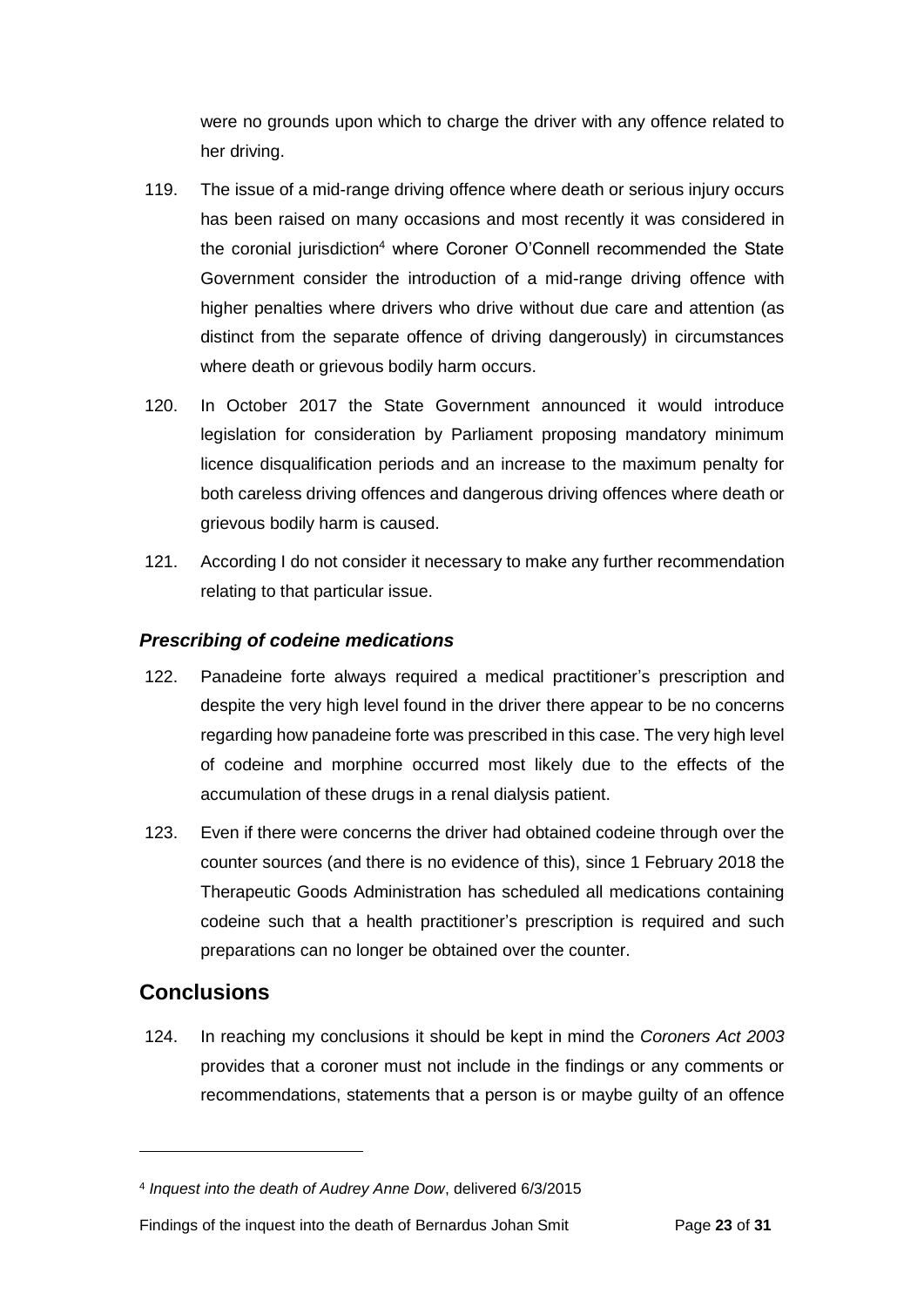or is or maybe civilly liable for something. The focus is on discovering what happened, not on ascribing guilt, attributing blame or apportioning liability. The purpose is to inform the family and the public of how the death occurred with a view to reducing the likelihood of similar deaths.

- 125. A coroner should apply the civil standard of proof, namely the balance of probabilities but the approach referred to as the *Briginshaw* sliding scale is applicable. This means that the more significant the issue to be determined, the more serious an allegation or the more inherently unlikely an occurrence, the clearer and more persuasive the evidence needed for the trier of fact to be sufficiently satisfied that it has been proven to the civil standard.
- 126. As well, when determining the significance and interpretation of the evidence the impact of hindsight bias and affected bias must also be considered, where after an event has occurred, particularly where the outcome is serious, there is an inclination to see the event as predictable, despite there being few objective facts to support its prediction.
- 127. The circumstances as to how Mr Smit died are well established on the evidence. He was simply going about his work as a traffic controller in circumstances where he had no control over what was about to occur.
- 128. The issue under contention is why the vehicle that hit him veered down the side road in circumstances where it had no need to, and then impacted with him.
- 129. The initial police investigation considered it was possible that the driver indeed had a blackout due to a high level of codeine and morphine in her system. It was established, based on the toxicology results, that this high level was probably not due to an overdose of medication, but likely due to accumulation of the drugs in a renal dialysis patient.
- 130. The evidence uncovered at inquest has revealed it is most unlikely that the driver had a blackout due to codeine/morphine toxicity. In this respect I accept the evidence of Dr Miles. In particular the driver's behaviour immediately before and after the tragic crash does not support a blackout from codeine toxicity. I can therefore safely conclude that codeine intoxication did not cause the driver to experience a sudden blackout at the time of the incident.
- 131. Dr Miles' opinion is not contraindicated by the opinion of Dr Mahoney who accepts Dr Miles' expertise in this area. As well Dr Mahoney's evidence that a blackout due to codeine toxicity was possible was given in the context of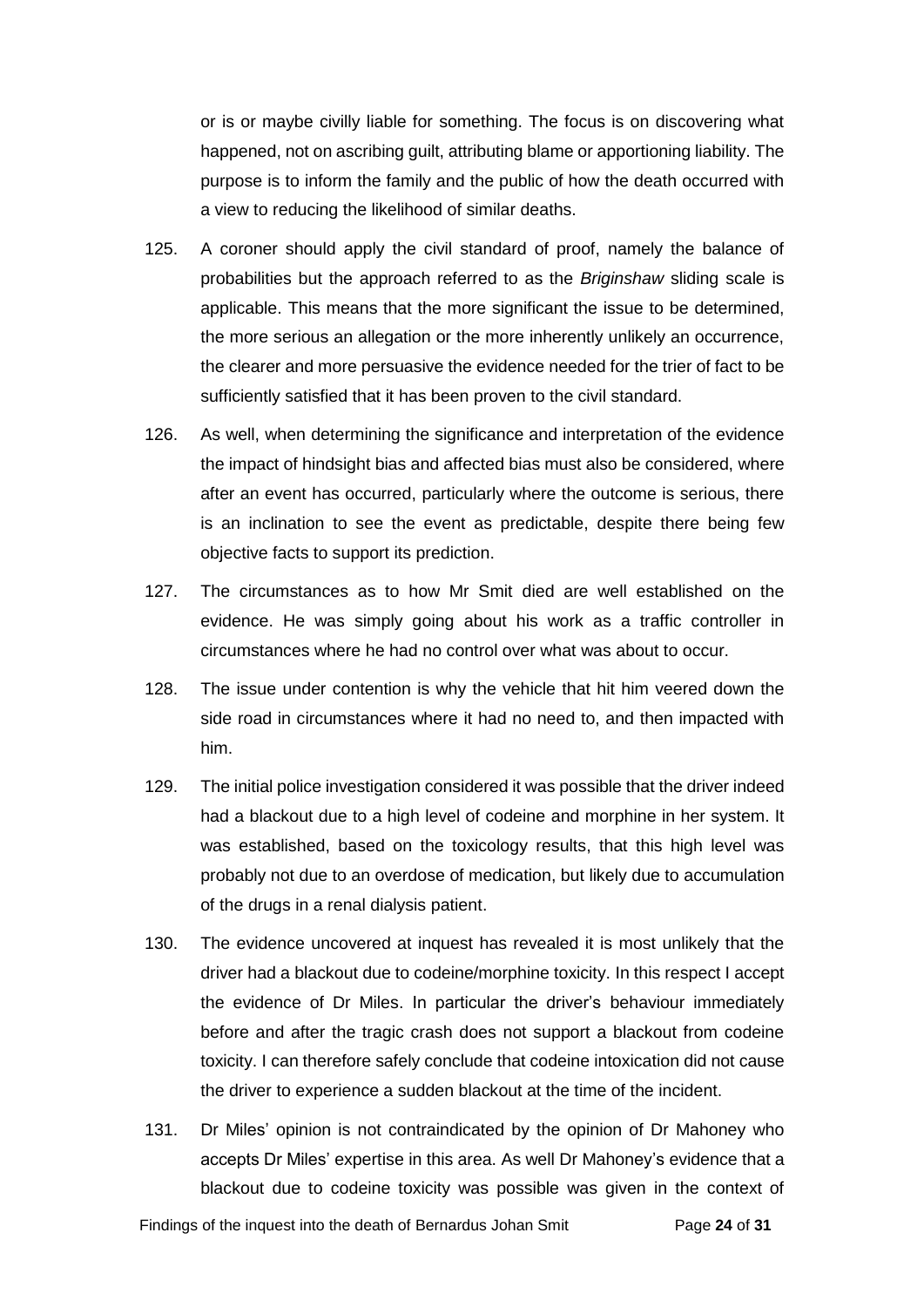providing an opinion to be utilised in a decision as to whether a prosecution should commence and offering the "benefit of doubt". That is an entirely appropriate approach.

- 132. There was some support for an assertion that the driver could have suffered a blackout due to any one of her other serious medical condition or a combination of them, although the evidence in that regard is not substantive.
- 133. The only evidence of "a blackout" is from the driver herself, although it must be said her early consultation with her GP brought this up as a possible reason, but further comprehensive medical investigation did not reveal a cause. Dr Araba says she was distressed and upset and she said she thought she might have blacked out but was not sure. She wanted to get answers as to what happened. She appeared remorseful.
- 134. Accepting this evidence it is more likely than not the driver did not know what caused her to drive her motor vehicle in the manner she did.
- 135. Both Dr Miles and Dr Mills agreed the driver could have experienced a blackout for other medical reasons. Dr Mills considered a central nervous system event (such as a seizure) was unlikely given how orientated she appeared immediately after the incident, however he suggested as possibilities including a cardiac event (such as an arrhythmia, which can cause a transient loss of consciousness) or cough syncope (a very rare condition where people can blackout, but usually only in people who have had much more vicious coughing than she had).
- 136. Dr Araba was unable to find any medical explanation for the cause of the incident despite his investigations. It is noted however that Dr Araba did not consider an arrhythmia. It is submitted this remains a possible explanation for the cause of the incident, but is speculative only and there is no evidence to support a positive finding that a cardiac event was involved. Dr Miles expressed a view that she suspected the driver did have a blackout from undiagnosed cause, which would never be diagnosed now.
- 137. What can be said is that the medical evidence and the evidence of her husband does support that at times the driver was feeling very tired and fatigued. Codeine itself can cause fatigue. Accepting that the codeine in her system was from therapeutic doses and she was not opiate naïve, it is still possible, even probable, the codeine had some impact and exacerbated the effects the ongoing/chronic fatigue related to her various underlying conditions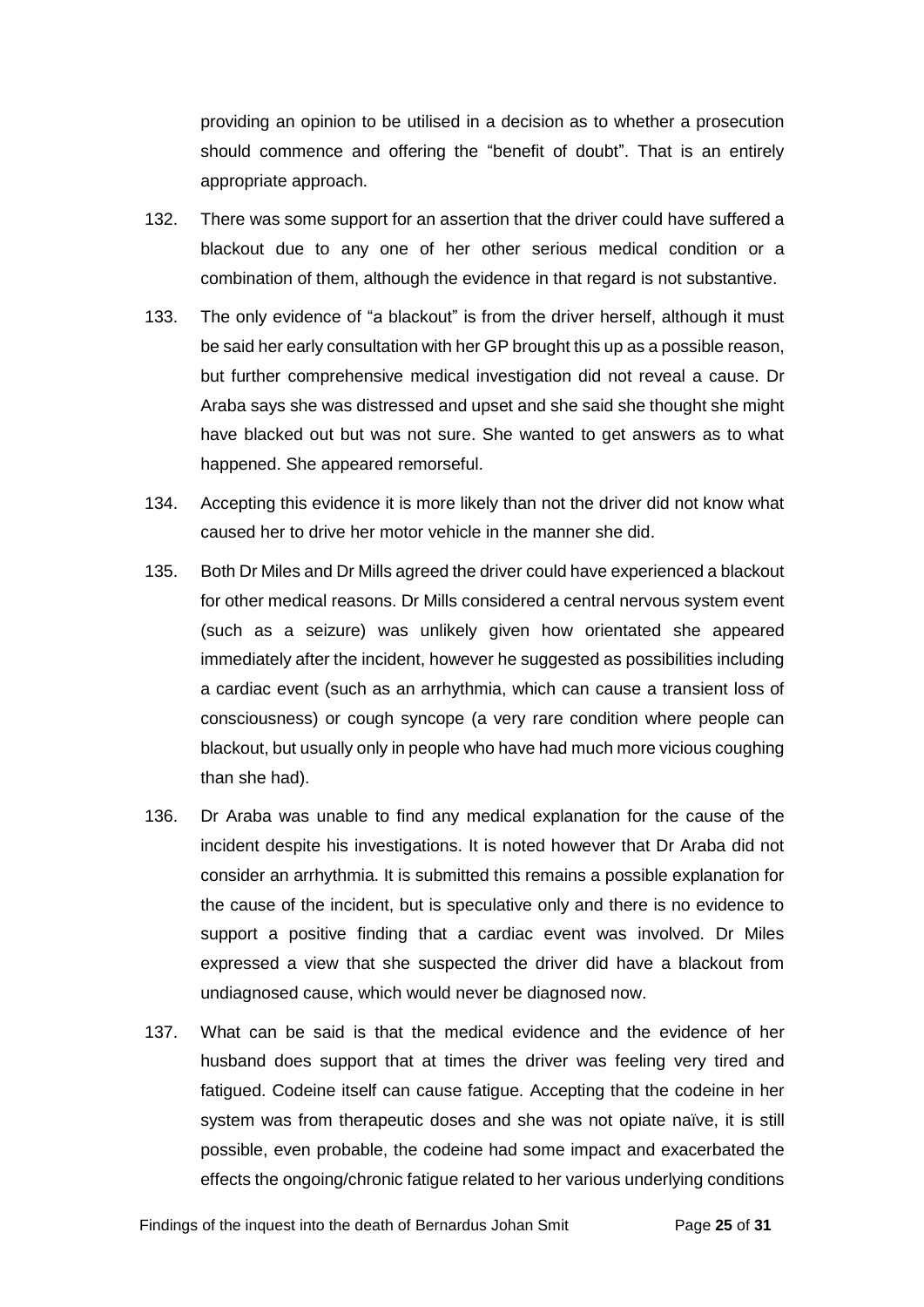and treatments from which she was deteriorating. This may in turn have somewhat impacted on her cognitive abilities as she approached the roadworks, requiring higher levels of attention and cognition to negotiate than if the road was in its normal state.

- 138. Whether her medical conditions/medication caused a sudden loss of consciousness or she simply fell briefly asleep remains unknown, and unfortunately will remain so. What can be said is that at point in time the driver was unfit to drive.
- 139. It might be contended in hindsight and given the driver's multiple medical conditions, that tiredness and fatigue should have been red flags for her medical practitioners to have considered her capacity to drive. However, tiredness and fatigue are symptoms of many conditions and can be managed by drivers by avoiding driving or stopping driving when fatigued. In themselves, those symptoms would be insufficient to warrant a consideration of her capacity to drive, particularly if this was only for short distances as her husband attests. Overall the evidence suggests that none of her doctors were aware of, or had been alerted to, any potential impairment of her ability to safely operate a motor vehicle at any time prior to the incident.
- 140. A related question is whether the driver herself, as the holder of a Queensland drivers' licence, had information that would have required her to notify the Department of Transport and Main Roads of a mental or physical incapacity that was likely to adversely affect her ability to drive safely, as was (and still is) required by the *Transport Operations (Road Use Management – Driver Licensing) Regulation 2010*.
- 141. This issue was explored with her husband during his evidence at the inquest given his statement witnessed by two police officers who were present at the hospital. If it was accepted the husband said "*I told you not to drive, you know you shouldn't have been driving and now someone is dead"* then this may be evidence supporting a finding the husband did have concerns, and he expressed these concerns to his wife.
- 142. The husband says he cannot recall what he said that day, but he can recall being upset and trying to rip up his wife's driver licence. His evidence is that he did not have concerns about his wife's driving at any time prior to the incident.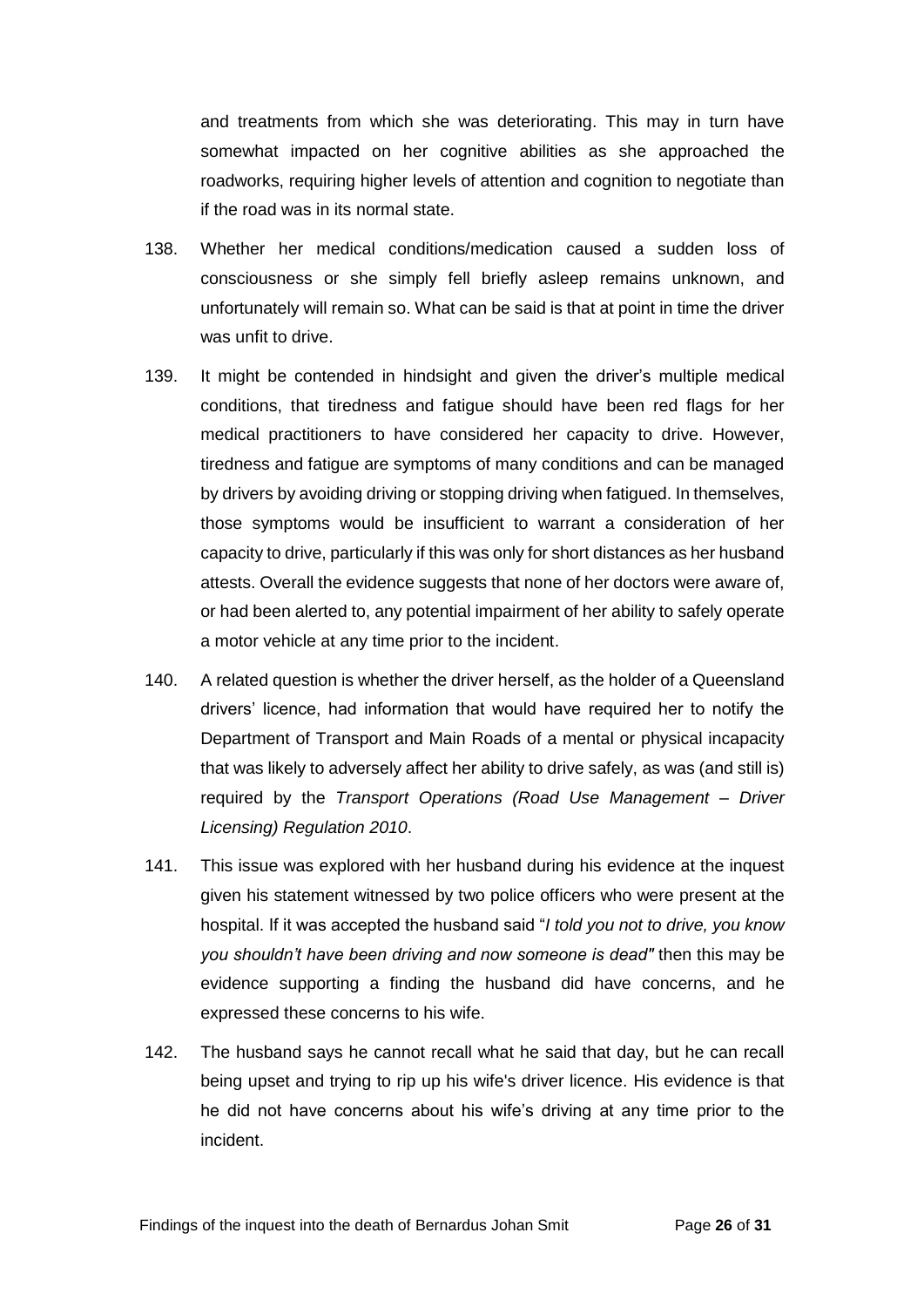- 143. Unfortunately the failure of either Police Officer to make a contemporaneous note about the conversation and not passing that information on to the investigating officer impacts on what can be made of that evidence. There is no doubt this was a missed opportunity to have this matter investigated or explored in a timely and perhaps definitive way.
- 144. It is also noted there is some evidence that supports the husband had some concerns given his evidence he was happy for her to drive only "short distances", his wife did not trust herself to drive longer distances, and the uncontested evidence of his behaviour at the hospital in grabbing her licence and trying to rip it up. He also said he did not raise any concerns with his wife prior to that day, and that even if he had, she was "a very strong woman" and would not have listened to him if he'd told her not to drive.
- 145. Ultimately the manner in which he changed his evidence at the inquest, contradicting what he had said in two recent statements, does cause some concerns as to his reliability. Despite the problems associated with the lack of contemporaneous evidence of what was said at the hospital, on balance there is sufficient evidence to find the husband did have some concerns about her ability to drive prior to the incident that day. However there is insufficient evidence to establish that this had been communicated to his wife and/or that she knew or should have known that her medical conditions were of a nature that would have required her to notify the Department of Transport and Main Roads of a mental or physical incapacity that was likely to adversely affect her ability to drive safely.

## <span id="page-28-0"></span>**Findings required by s. 45**

<span id="page-28-2"></span><span id="page-28-1"></span>

| Identity of the deceased $-$ | Bernardus Johan Smit                                |
|------------------------------|-----------------------------------------------------|
| How he died $-$              | Bernardus Smit was 50 years of age when, on         |
|                              | the morning of 8 September 2015, he was struck      |
|                              | by a car whilst at work and died as a result of the |
|                              | injuries he received.                               |
|                              | Mr Smit was employed as a traffic controller and    |
|                              | assisting at a section of roadworks on a service    |
|                              | road running alongside Redbank Plains Road,         |

Redbank near Ipswich.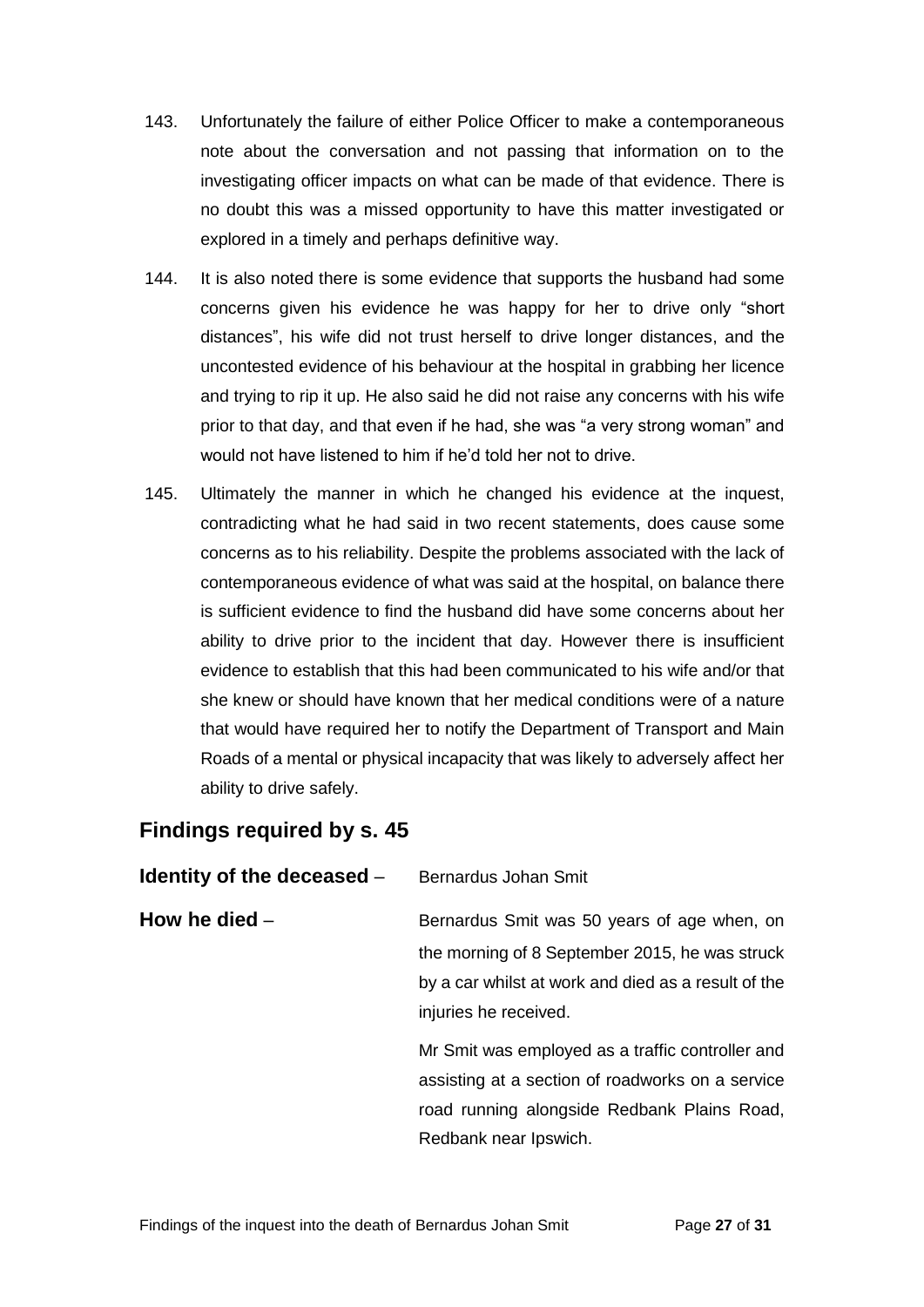Around 9.30am that morning, a Toyota Camry was seen travelling north along Redbank Plains Road doing about 50km/hr when it unexpectedly veered left through a line of traffic cones marking off the entrance to the service road. The Camry then struck Mr Smit, who was standing at the rear of his work vehicle parked on a grass verge just to the side of the service road. Witnesses describe seeing Mr Smit fly into the air and then land on the ground some 10 or so metres away. The Camry continued on for approximately 65 metres before stopping further down the service road, at which point the driver got out of the car and walked back towards the scene of the collision.

It is uncertain why the driver of the vehicle veered down the service road when there was no need. The driver was suffering from a number of medical conditions which resulted in her being tired and fatigued. At the time she offered an explanation that she had a blackout. Tests revealed she had a high level of codeine and morphine in her system. The medical evidence support she was probably taking therapeutic doses of panadeine forte, with the codeine accumulating in a patient on renal dialysis. Expert opinion, based on the evidence of her behaviour prior to and after the incident, supports a finding she did not suffer a blackout due to codeine toxicity.

It is possible the driver suffered a momentary loss of consciousness or fell asleep due to her tiredness and fatigue, but this remains uncertain. The driver has since died from her ongoing medical conditions.